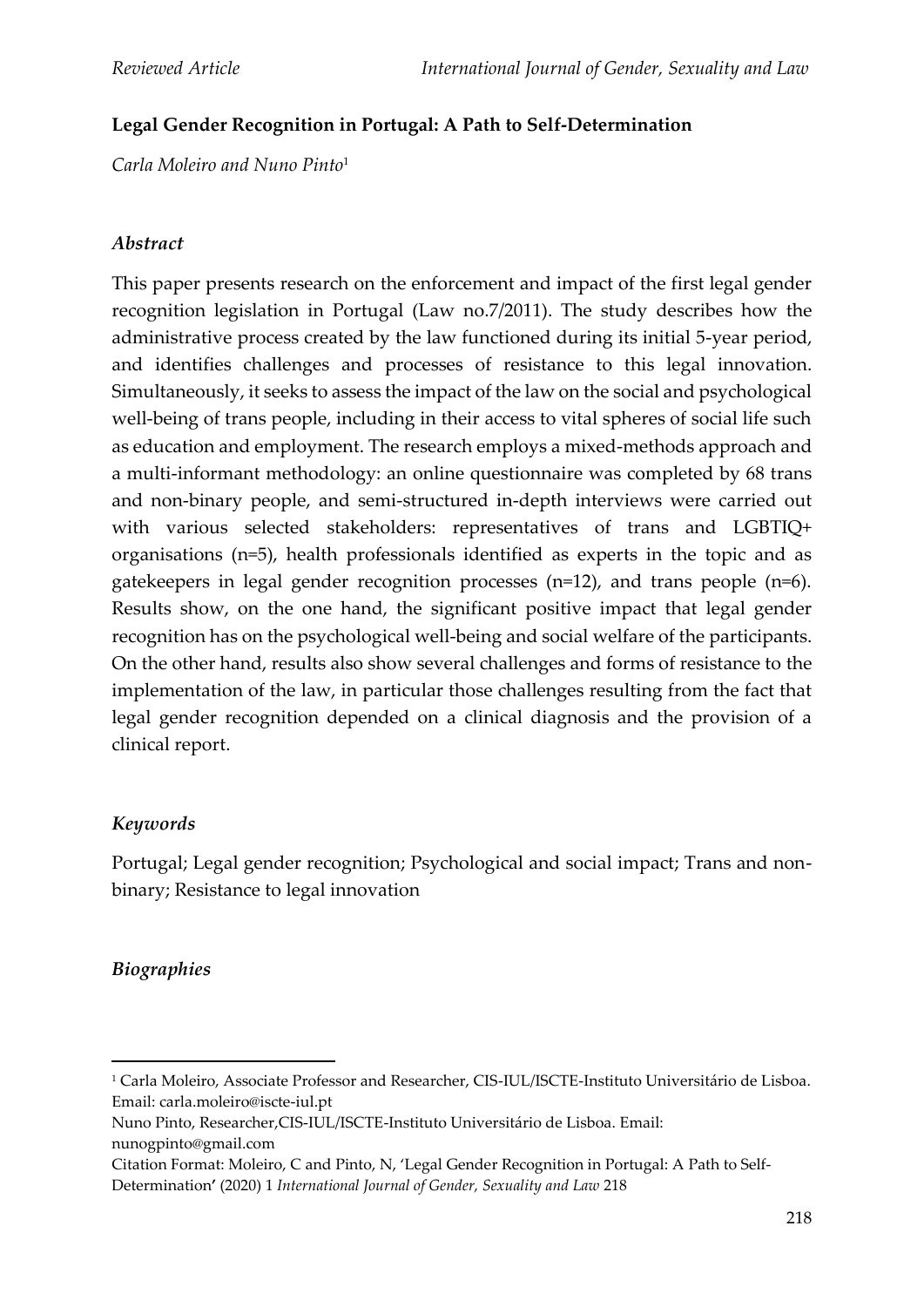Carla Moleiro is an Associate Professor in the Department of Social and Organizational Psychology of ISCTE - Lisbon University Institute. She holds a PhD in Clinical Psychology from the University of California, Santa Barbara, having initially trained in Clinical Psychology at the University of Lisbon and as a psychotherapist at the Portuguese Association of Cognitive-Behavioral and Integrative Psychotherapies. Currently she is a researcher at the Center for Psychological Research and Social Intervention (CIS), working on mental health and diversity.

Nuno Pinto holds a PhD in Psychology from ISCTE-Lisbon University Institute. His doctoral project was focused on the study of developmental processes and identities of trans people, and on the study of social representations on transsexuality and gender. He also holds a post-graduate degree in Political Psychology by the University of Oporto. He has a special interest in the study of LGBTIQ+ health, as well as consulting and training of professionals.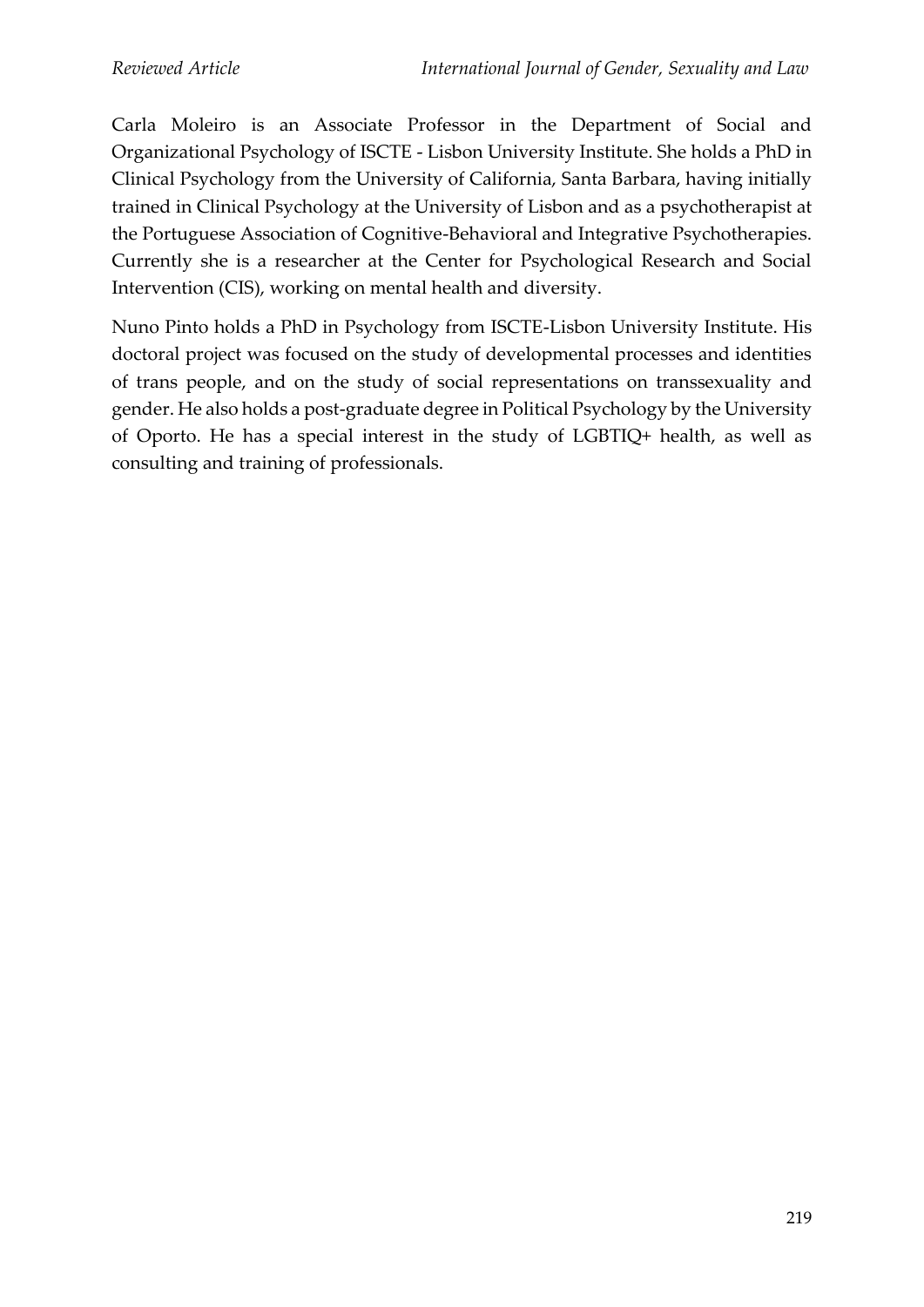### *Introduction<sup>2</sup>*

The trans and non-binary population is comprised of people who identify with a gender that is not congruent with the sex assigned to them at birth. These communities tend to be targeted with particularly strong forms of stigma and discrimination, including institutional, social, psychological and physical harassment and violence. International research clearly shows that, for trans and non-binary people, discrimination and stigma have been and remain a reality in most crucial social spheres: within the family and other significant relationships; in schools; in access to employment and in the workplace; in the public space; and in the access to goods and services - including to gender affirming health care (e.g. European Commission, 2012; Hines, 2007; Kenagy, 2005; Lombardi, Wilchins, Priesing and Malouf, 2001; Pinto and Moleiro, 2015; Nuttbrock, Hwahng, Bockting et al., 2010; Rotondi, Bauer, Scanlon et al., 2011; Pitts, Couch, Mulcare et al., 2009).

Findings from the European Union Agency for Fundamental Rights (FRA) report on the situation of trans people in the European Union (FRA, 2014)) show that "the level of perceived discrimination EU trans respondents report is alarming" (FRA, 2014, p. 21). The findings refer to the year preceding the survey, within which more than half of all participants (54%) felt personally discriminated against or harassed due to other's perception of them as trans. Young trans people, people not in paid work or from a low social income class, were more likely to feel discriminated against. The U.S. National Centre for Transgender Equality describes "disturbing patterns of mistreatment and discrimination and startling disparities between transgender people in the survey and the U.S. population when it comes to the most basic elements of life" (James, Herman, Rankin et al., 2016, p.4), such as finding a job, having a place to live, accessing medical care, and enjoying the support of family and community.

Unsurprisingly, within this reality of discrimination and social alienation, a significant number of studies have found that trans people, in comparison to the general population, suffered from lower levels of mental health, psychological wellbeing and quality of life (e.g., Budge, Adelson and Howard, 2013; Dean, Meyer,

<sup>&</sup>lt;sup>2</sup> The project "Gender identity law: Impact and challenges of legal innovation in the (trans)gender field" was developed in partnership with Instituto Universitário de Lisboa ISCTE-IUL, ILGA Portugal Organisation – Lesbian, Gay, Bisexual, Trans and Intersex Intervention, and FRI – The Norwegian Organisation for Sexual and Gender Diversity; it was funded by EEA Grants Portugal and sponsored by the Commission for Citizenship and Gender Equality.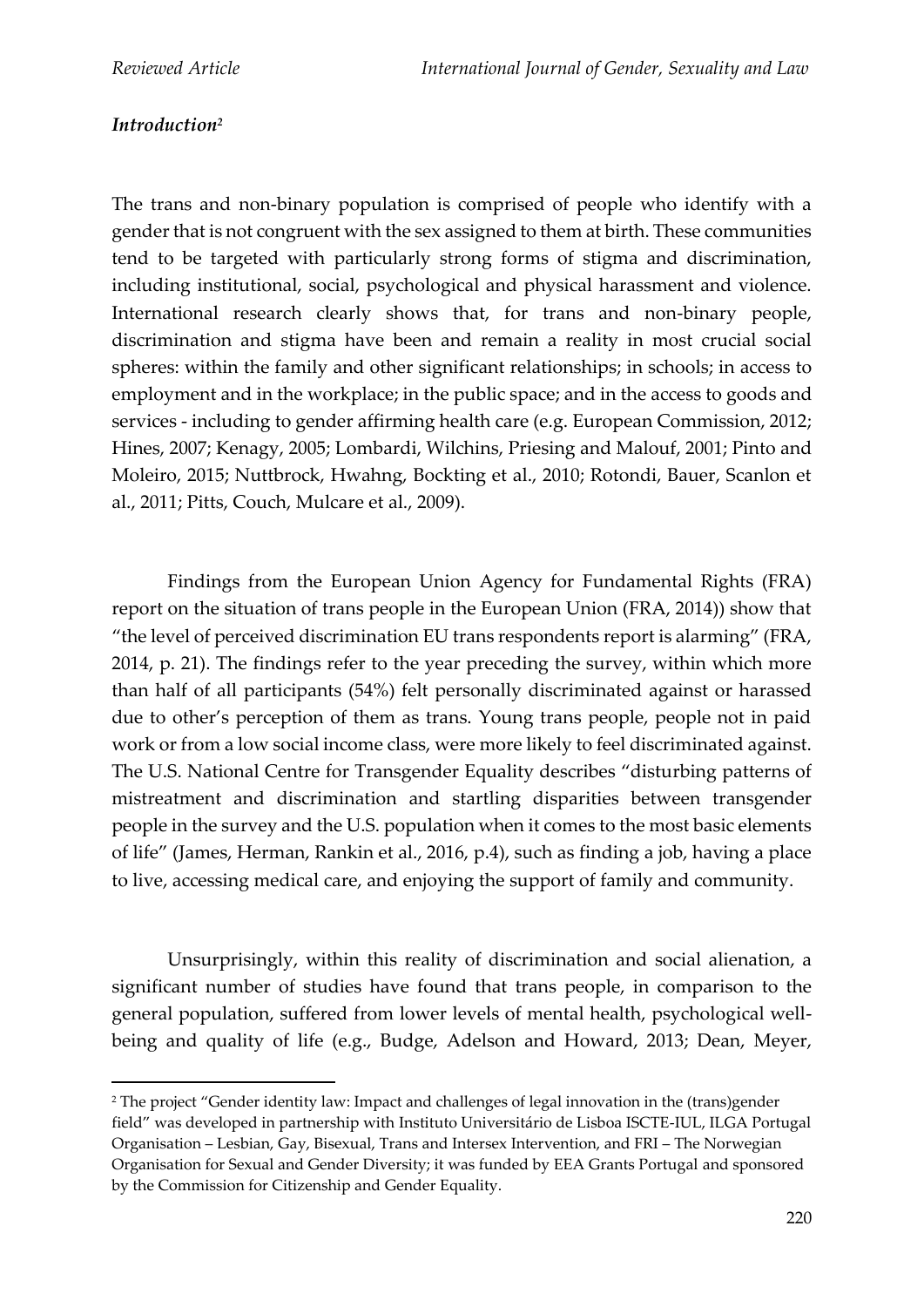Robinson *et al.*, 2000; Newfield, Hart, Dibble and Kohler, 2006; Sánchez and Vilain, 2009). Trans people have been identified as being at greater risk for developing: anxiety disorders (Hepp, Kramer, Schnyder et al., 2005; Mustanski, Garofalo and Emerson, 2010); depression (Nemoto, Bodeker and Iwamoto, 2011; Nuttbrock *et al*., 2010); social phobia and adjustment disorders (Gómez-Gil, Trilla, Salamero *et al*., 2009); substance abuse (Lawrence, 2008); or eating disorders (Vocks, Stahn, Loenser and Tegen-bauer, 2009). Concurrently, suicide ideation and attempt rates among this population are very high, with studies suggesting that between 30% to 40% of trans people have attempted suicide (e.g., McNeil, Bailey, Ellis and Regan, 2013; Nuttbrock et al., 2010). The numbers are higher if we consider trans youth, with studies indicating that between 50% to 88% have considered or attempted suicide (e.g., Israel and Tarver, 1997).

Faced with this alarming scenario, studies have aimed to identify ways to reduce discrimination, stigma and violence, while promoting equality, social integration, enhanced mental health and life satisfaction among this population. Research has shown the positive impact of social transition (McNeil et al., 2013; Pinto and Moleiro, 2015), and the significant improvement on the quality of life and psychological well-being of trans people as correlative to adequate clinical support, including the access to gender affirming procedures such as hormonal and surgical interventions (World Medical Association, 2015; Coleman, Bockting, Botzer et al., 2011; Bränström and Pachankis, 2019; Reardon, 2019). In fact, clinicians, and the support they provide, have a significant impact on the lives of trans people through mental health enhancement. This is all the more true if we consider the importance in guaranteeing access to medical treatments, such as hormone therapy and surgery (Coleman et al., 2012). Gatekeeping can be a challenge for both trans people and health professionals (Bess and Stabb, 2009; Bockting, Robinson, Benner, and Scheltema, 2004). Thus, several authors and studies strongly endorse the need for health practitioners to be competent in the effective support of trans patients, and, therefore, the need for accurate training and knowledge (e.g., Carroll and Gilroy, 2002; Hendricks and Testa, 2012; Israel, Gorcheva, Walther, Sulzne, and Cohen, 2008; Raj, 2002; Pinto and Moleiro, 2015).

Few studies however, have examined the impact of legal gender recognition (LGR), i.e. the access to procedures aimed to change legal sex and name on birth certificates or other official legal documents, on the [mental health, social or psychological wellbeing] of trans people.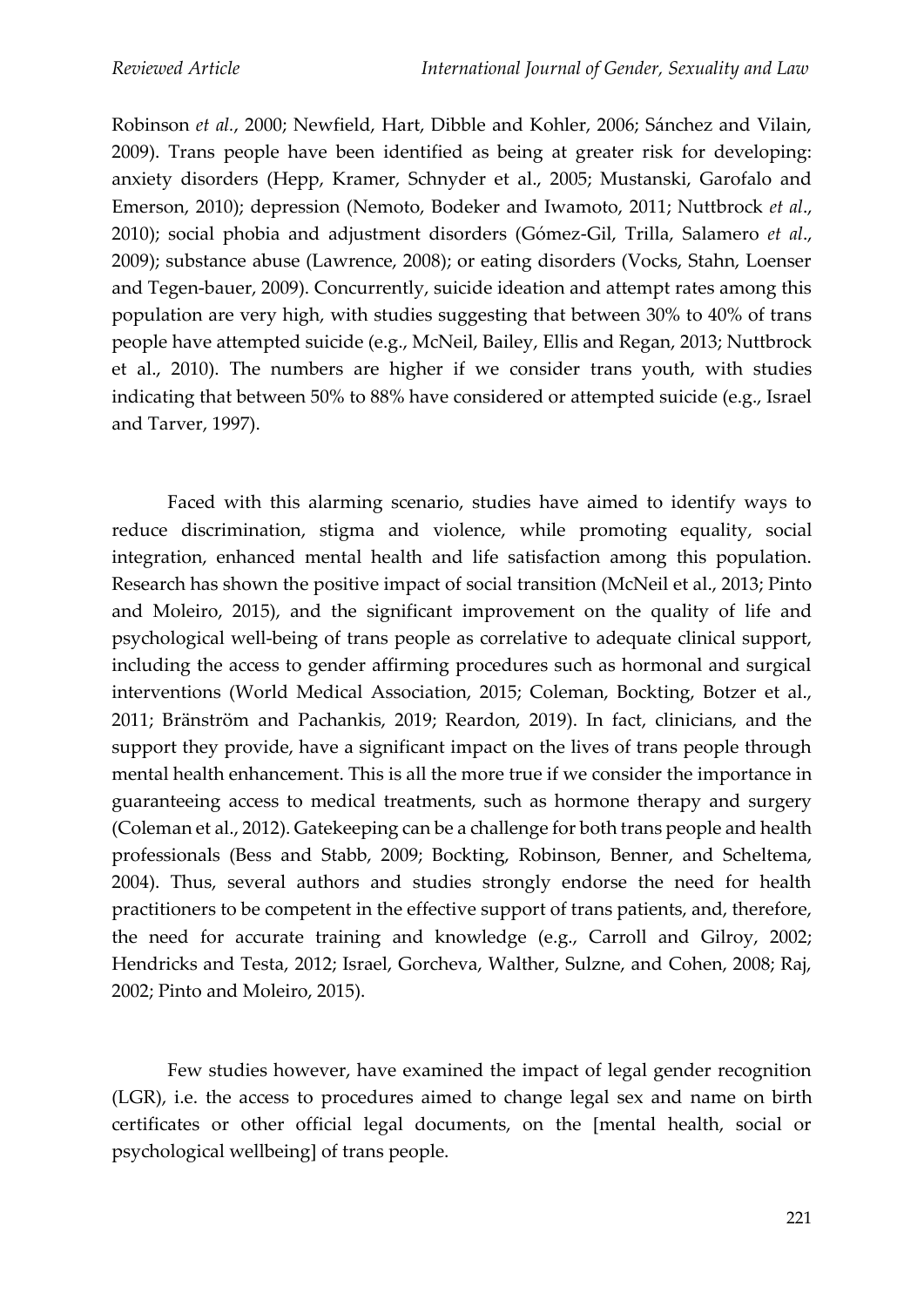# *Legal gender recognition and principles of Human Rights*

Legal identification is required for many fundamental activities in daily life, such as applying for jobs, renting accommodation, opening a bank account, or voting. Thus, there are severe risks of marginalisation and discrimination for trans and non-binary people whose documents are incongruent with their gender identity and expression (Open Society Foundations, 2014). The findings from the FRA's study (FRA, 2014, p.11) on the situation of trans people in the EU are clear:

The lack of identity documents that conform with one's gender identity or expression can lead to discrimination. One in three trans respondents felt discriminated against when showing their identification card or other official document that identifies their sex. Almost nine in ten (87%) say that easier legal procedures for gender recognition in their preferred gender would help them to live a more comfortable life.

However, the vast majority of trans and non-binary people around the world cannot obtain official documents presenting a name and sex which match their gender identity (Open Society Foundations, 2014). Accordingly, LGR has been highlighted as a Human Rights issue (e.g., European Commission, 2012). In the last decade, various countries have created or improved legislation regulating legal sex and name change for trans people on their official documents. Thus, this topic has been addressed as a political and civil rights issue, with specific legal intricacies and a worldwide scope. Activists, politicians (e.g., Hammarberg, 2009), international Human Rights organisations and professional associations, including medical professionals (e.g. Coleman et al., 2011; World Medical Association, 2015) all around the world have been advocating for LGR procedures in compliance with relevant principles of Human Rights.

Different states have been producing varying legislation or jurisprudence on the requirements that allow LGR (Open Society Foundations, 2014). Although proof of genital surgeries tends to be privileged over other evidence, requirements or preconditions may comprise: transition-related medical treatment such as hormonal or gender affirming surgeries; sterilisation, either explicitly or by requiring medical procedures that result in sterilisation; prohibition of current parenting or the lacking intention of having children in the future; living continuously as one's desired gender,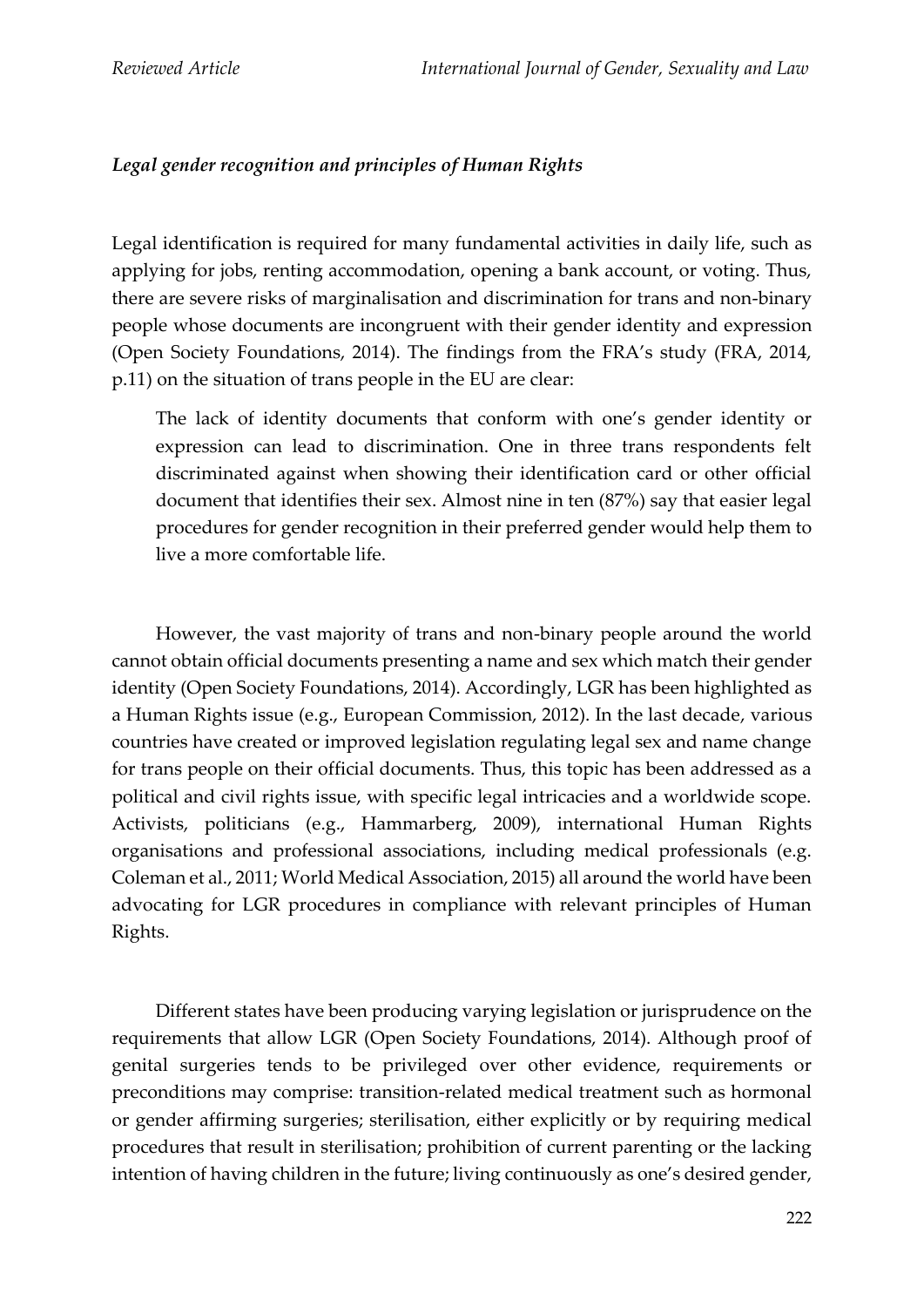with gender expression matching gender identity; divorce; or a medical diagnosis (Anders, Caverly, and Johns, 2014; Pinto and Moleiro, 2015). Moreover, an important distinction among LGR procedures is whether they require only administrative dealings or also call for a judicial trial (Open Society Foundations, 2014). In 2012, Argentina was the first country to implement LGR administrative procedures based on the principle of self-determination, this is, the first to legally recognise a person's gender identity without any preconditions or requirements (Boletín Oficial, 2012). The Argentinean law has been described as particularly progressive (UNDP, 2013; Winter, Diamond, Green et al., 2016; Lo and Horton, 2016) and as "a shift in international best practice, based solidly on human rights principles" (Open Society Foundations, 2014, p.10). In recent years, other countries followed in the steps of Argentina, implementing LGR procedures based on the principle of self-determination – although some still differ in particular requirements, such as age limits or the enforcement of a mandatory "reflection period".

Accordingly, and since 2017, the World Professional Association for Transgender Health (WPATH, 2017) acknowledges that, for optimal physical and mental health, persons must be able to freely express their gender, whether or not that identity conforms to others' expectations. In parallel, it "urges governments to eliminate barriers to gender recognition, and to institute transparent, affordable and otherwise accessible administrative procedures affirming self-determination". WPATH also advocates that appropriate LGR should be available to trans youth, including those who are under the age of majority, and that choices of identity limited to the gender binary may be inadequate to reflect all gender identities.

As mentioned above, few studies have examined the implementation and impact of LGR legislations. Nevertheless, there is some evidence correlating legal sex change to lower rates of suicide ideation and suicide attempts (Bauer, Scheim, Pyne et al., 2015). Conversely, the inability to access LGR was found a significant predictor for self-rated health (Zeluf, Dhejne, Orre, et al., 2016). A study on the impact of Argentina's LGR law on living conditions, stigma and discrimination experiences of trans women (Arístegui, Radusky, Zalazar et al., 2017) showed positive changes, both in general and in particular domains such as education, health care, work, security, and civil rights. Additionally, a general empowering effect on the community can be inferred after the law's enactment. However, remaining barriers to full implementation were identified. These are both internal and subjective (e.g. age, internalized stigma), and external (e.g. lack of trained professionals and public servants, reluctance to implementation in conservative provinces).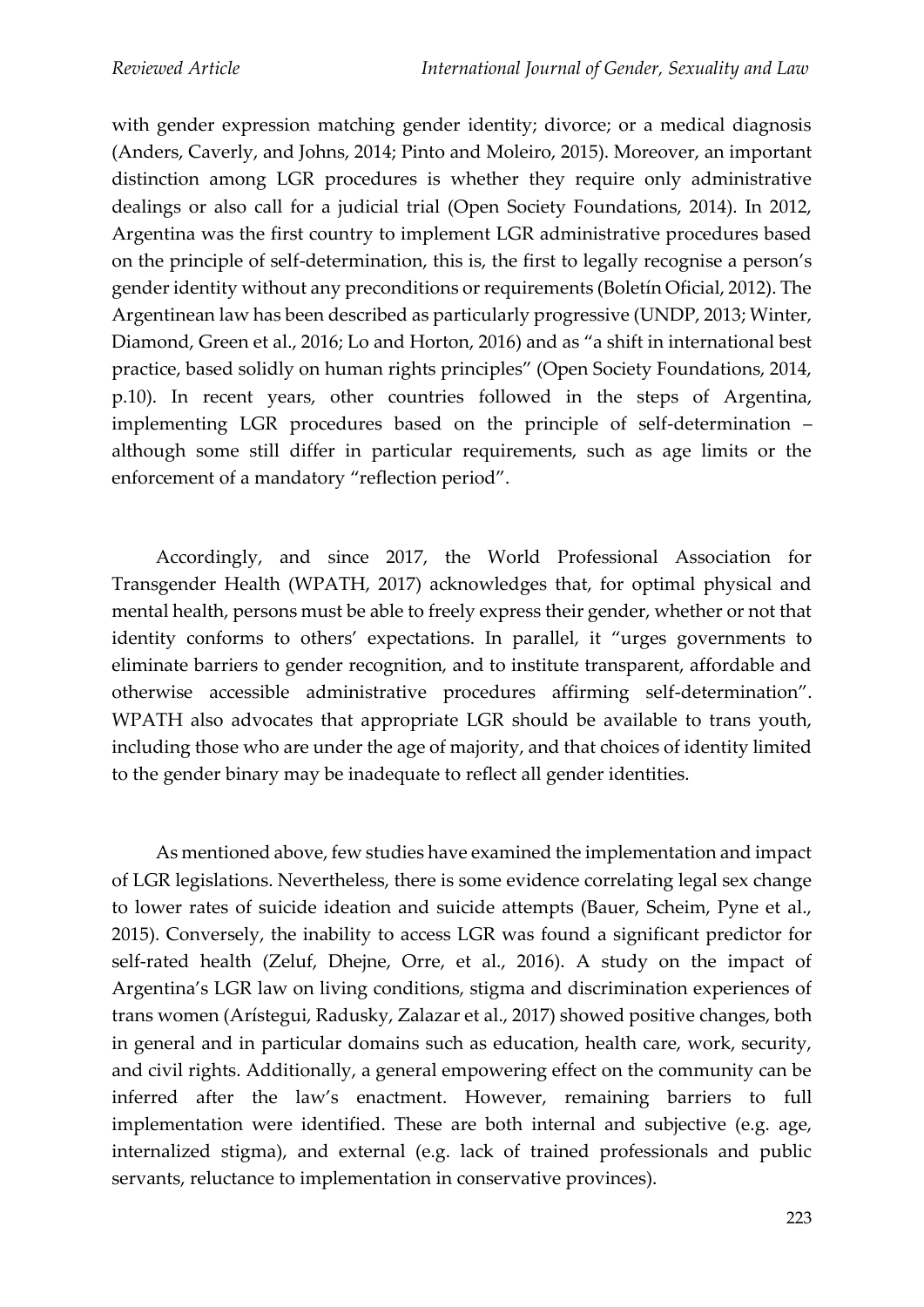### *Trans Rights and Legal Gender Recognition in Portugal*

In Portugal, it was only in 1995 that the National Board of Physicians revoked a ban forbidding sex reassignment surgery that was until then part of its Deontological Code, which was considered unethical and illicit (Hines and Santos, 2018). However, since 1995, a commission of the National Board of Physicians is tasked with approving - or not - each application for gender affirming treatments, after the applicant has undergone two independent clinical assessments. This practice has been systematically criticised by LGBTIQ+ activists and organisations as an undue and excessive gatekeeping procedure. In fact, there is national evidence of clinical practices contrary to international recommendations, including undue gatekeeping, being considered as a significant barrier in accessing gender affirming medical treatments (Pinto and Moleiro, 2012; 2015).

Before 2011, legislation on LGR was non-existent in Portugal. Trans people wishing to change their official documents had to sue the State in a judicial process that could take several years. As a result, only some people were successful since most of the above-mentioned requirements were imposed in court, including proof of sterilisation and childlessness; proof of "completed" hormonal and surgical procedures, including genital surgery; and divorce among others. In September 2010, a Bill was proposed by the government and approved by a majority in the Parliament. Thereafter, the law was vetoed by the President of the Republic, but was reiterated by the same majority in the Parliament, entering into force in March 2011.

Law no.7/2011 established a new administrative process, accessible to people of Portuguese nationality and of legal age (>18yo). The only requirement was the presentation in a Civil Registry of a document attesting a clinical diagnosis of "gender identity disorder", supported by a sexology team of clinicians comprising of at least one psychiatrist and one clinical psychologist. The process was intended to be expeditious: within 8 days the registrar was required to accept the request, ask for further information, or reject the request (Open Society Foundations, 2014). The law was described by the European Commission as "the first European law on name change and legal gender recognition that meets the Yogyakarta Principles and the Recommendations of the Commissioner for Human Rights of the Council of Europe" (European Commission, 2012, p. 72).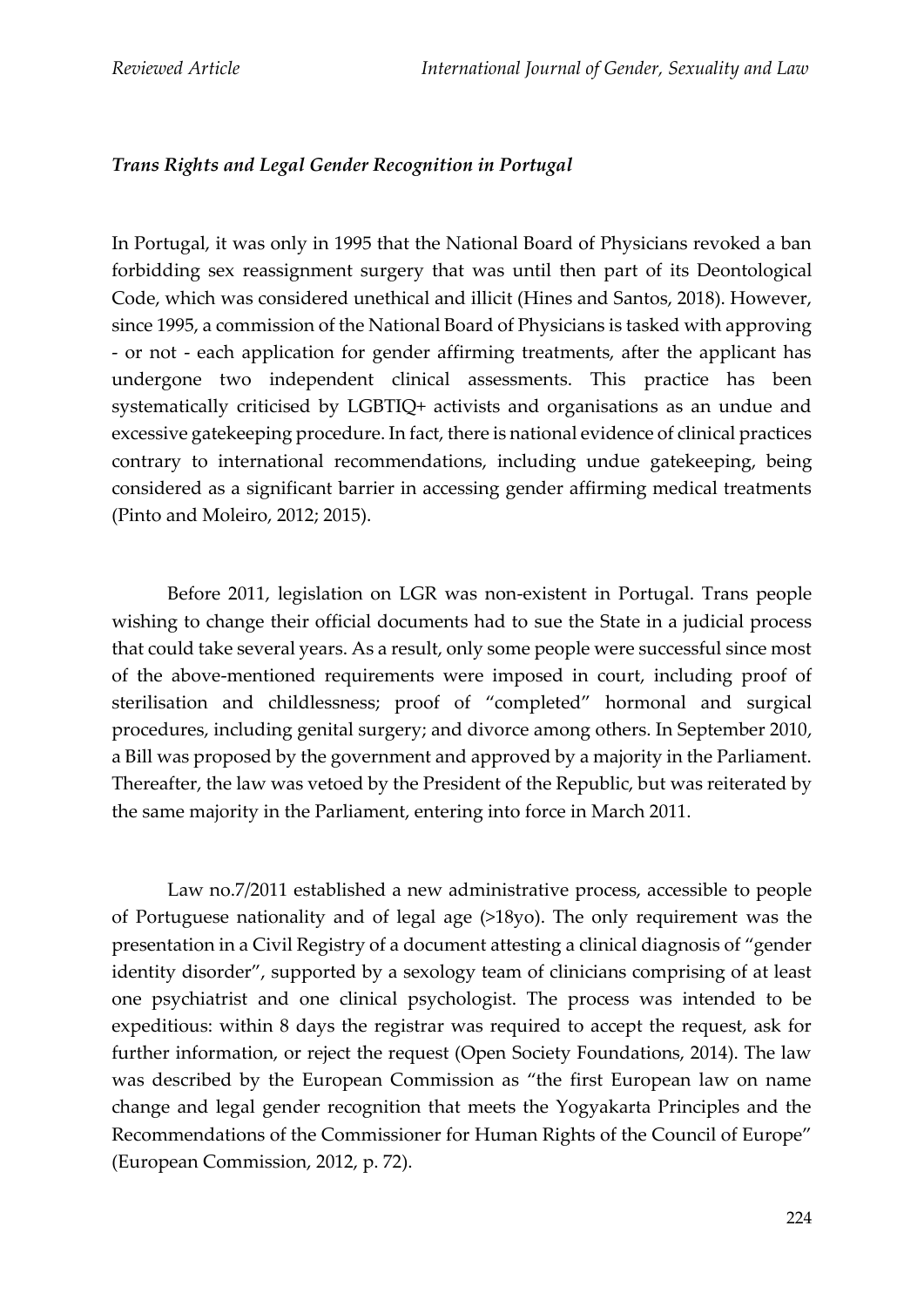# *The Study*

The study at hand forms part of a larger project and referred to as "the first comprehensive study on medical care and gender identity in the Portuguese context" (Hines and Santos, 2017, p.15). Its two main goals were: (1) to assess the implementation and enforcement of Law no.7/2011, describing how the new LGR administrative process was being implemented, while identifying possible difficulties and processes of resistance to legal innovation, and proposing solutions for the eradication of such difficulties; and (2) to explore the impact of LGR on the trans people's private lives, including their psychological well-being and satisfaction with life, as well as on their access to vital spheres of social life, such as access to work, health or education. These goals were contextualised into the analysis of the initial 5 years of the implementation of the law, that is, between 2011 and 2016.

#### *Methods*

This research project employed a mixed-methods, sequential approach (Creswell, 2009; Mason, 2006), making use of both quantitative (online survey) and qualitative (in-depth interviews) methodologies which informed each other. It also employed a multi-informant methodology, which allowed for a greater conceptualisation and comprehensiveness of the obtained results as it permitted the analysis of the convergence and corroboration of results through different strategies and different informants. The use of the results of one methodology informed others, leading to the discovery of paradoxes and contradictions in the results that lead back to a reframing of research issues (Johnson, Onwuegbuzie, and Turner, 2007).

### *Participants*

For the quantitative online survey, a total of 68 people participated in the study, aged 16 to 60 years old ( $M = 29$ ; SD = 11.11). All the participants were of Portuguese nationality and identified themselves as part of the trans and non-binary community. At the time of the study, 62 participants resided in Portugal, 6 were living in other countries. 72% of participants had been assigned female at birth, 27% assigned male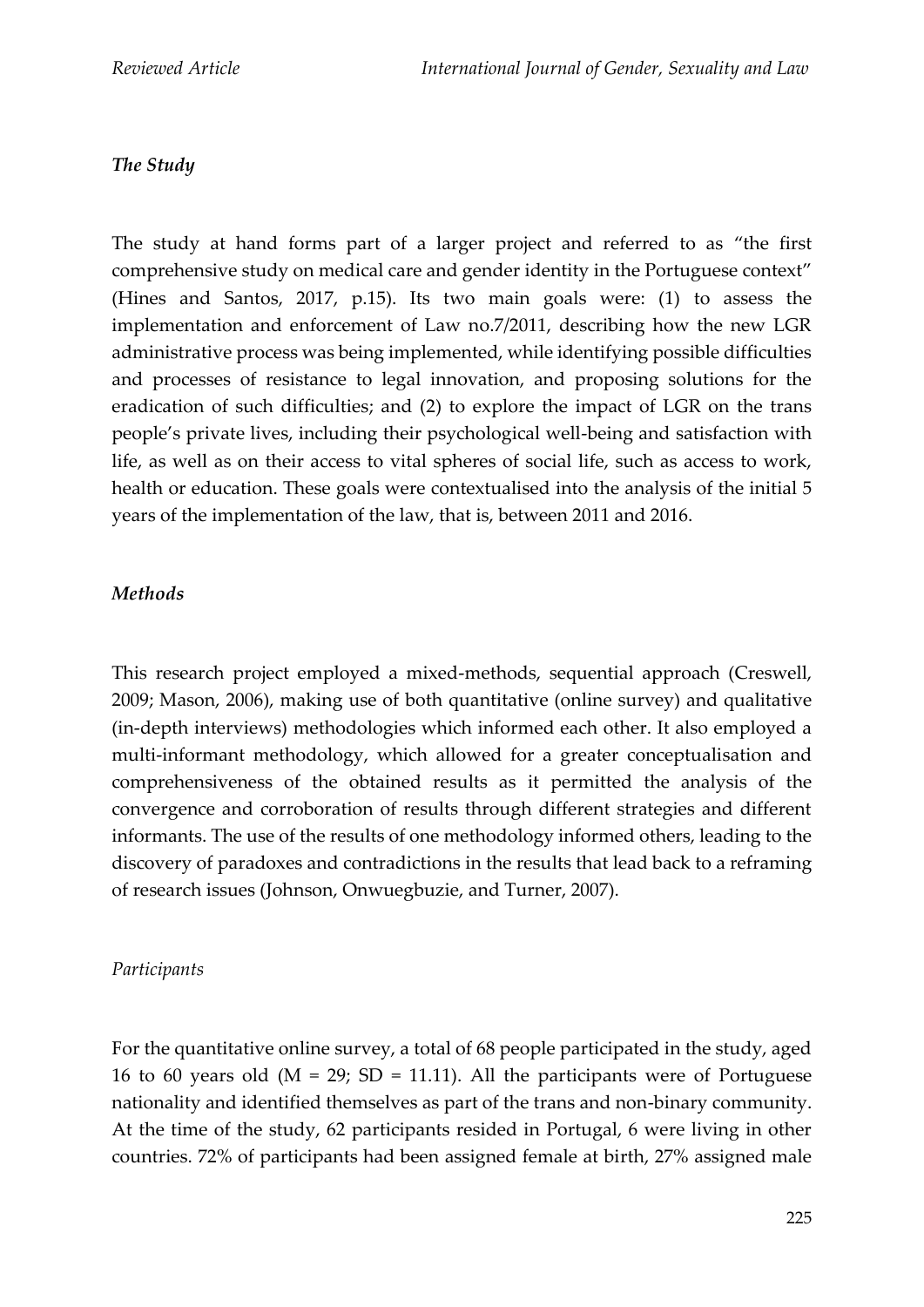at birth, and only 1% was assigned as intersex. In terms of self-identification, 13% identified as women, 37% identified as men, 13% identified as transsexual women or trans(gender) women, 15% identified as transsexual men or trans(gender) men, and the remaining 22% identified as non-binary or gender fluid. With regard to educational status, most participants (54%) had completed high school and 22% had enrolled or completed some college degree. In terms of their professional situation, 32% of participants were students, less than 30% had full-time employment and 16% were unemployed (with the remaining participants reporting studying part-time or other situations). In terms of their social experiences, 59% of participants indicated that they lived according to their gender identity in all contexts, 34% of participants reported that they lived according to their gender identity but only in some contexts, and 7% of participants expressed that they did not live according to their gender identity. Finally, in regard to the legal recognition of their gender identity, 32% of participants (n=21) had already changed their legal name and gender. Of those, all except 3 had obtained that recognition after the year 2011 through Law no. 7/2011. The remaining 68% (n=44) had not changed their legal name and gender.

For the qualitative in-depth interviews, three different groups of stakeholders were involved in this project: health professionals (n=12; one of which did not complete the interview); trans persons (n=6) and representatives of the major trans or LGBTIQ+ organizations in the country (n=5).

Healthcare professionals were identified through a list provided by the Civil Registry as those qualified and recognised as being able to sign the diagnostic report required by Law no.7/2011. The selected healthcare professionals represented 25% of the total national registry, composed of 40 to 50 professionals. The 12 healthcare practitioners were selected as to represent a diverse sample in terms of specialties (e.g. clinical psychologists, psychiatrists, endocrinologists, surgeons), distinct health care units in the public (n=7) or private (=5) sectors, and in the major hospitals and services for trans health in the country (6 from the north; 2 from the centre; and 4 from the capital; no services exist in the south). Overall, 7 physicians and 5 psychologists were interviewed, out of which 7 identified as women and 5 as men (no health professionals identified as trans, transgender, trans man or trans woman, nor intersex).

As a means to provide a voice and to obtain in-depth information from trans individuals, 6 participants from the online survey who had indicated being available for further contact and participation in the study were contacted. These participants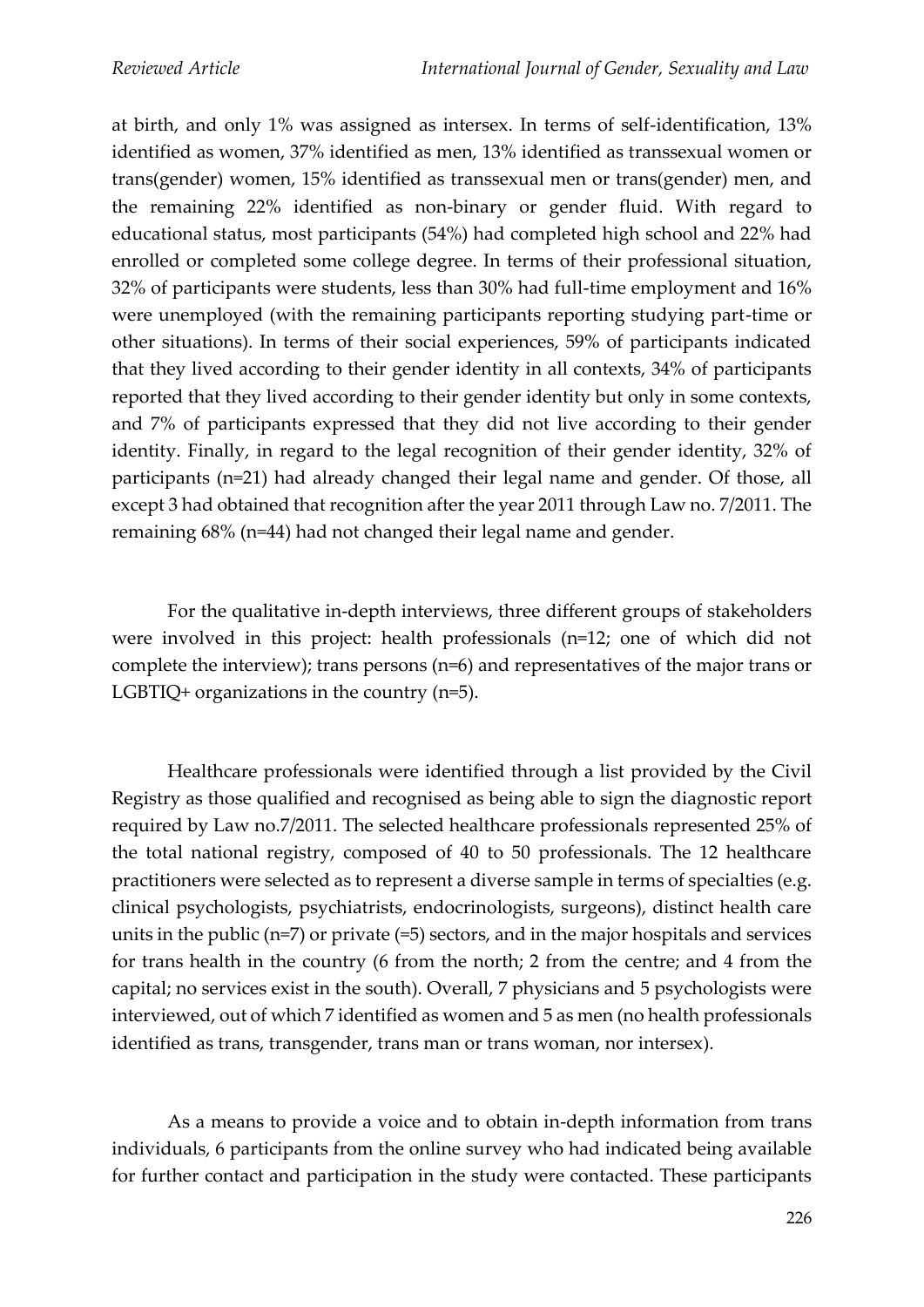included 4 trans women, 1 trans man, and 1 non-binary / transgender person. In this group, 3 participants had not yet obtained the legal recognition of their gender identity, 2 had done it through Law no.7/2011, and 1 had obtained it prior to 2011 through a judicial process. The sampling of these participants was intentional as to best represent a variety of experiences.

Finally, 5 trans or LGBTQI+ association representatives were interviewed (API - Action for Identity; AMPLOS - Association of Mothers and Fathers for Sexual Orientation and Gender Identity Freedom; ILGA Portugal – Lesbian, Gay, Bisexual, Trans and Intersex Intervention; JANO - Support Association for People with Gender Dysphoria; ex aequo – network of LGBTIQ+ youth and supporters).

#### *Instruments and Procedures*

A survey was developed for the purpose of the study. It included demographic variables, and a set of open- and closed-ended questions on the processes of diagnosis and clinical care, and experiences of LGR. As it was designed to be dynamic, it presented participants with questions that were generated based on their previous answers. Furthermore, the survey sections presented to each participant depended on the participant's profile type: (a) under 18 (16-17 years old), residing in Portugal; (b) adult, residing in Portugal, who accessed LGR before 2011; (c) adult, residing in Portugal, who accessed LGR through Law no.7/2011; (d) adult, residing in Portugal, without LGR; (e) under 18 (16-17 years old), living abroad; (f) adults, residing abroad, who accessed LGR before 2011; (g) adults, resident abroad, who accessed LGR through Law no.7/2011; and (h) adults, living abroad, without gender identity legal recognition. Depending on the profile assigned to the participant, he/she/they would be forwarded to a specific section of the questionnaire; hence, the participants did not respond to all questions. For instance, participants aged 16 and 17 were not asked about the impact of LGR as it was not possible, at the time, to legally change one's name or gender before the age of 18. Another example was the case of participants residing abroad, for whom questions regarding access to consulates and procedural issues were inquired, as well as on the process of obtaining a diagnostic report in other countries.

The survey also included the Satisfaction with Life Scale (Diener, Emmons, Larsen and Griffin, 1985), with 5 items answered on a Likert scale. This scale has been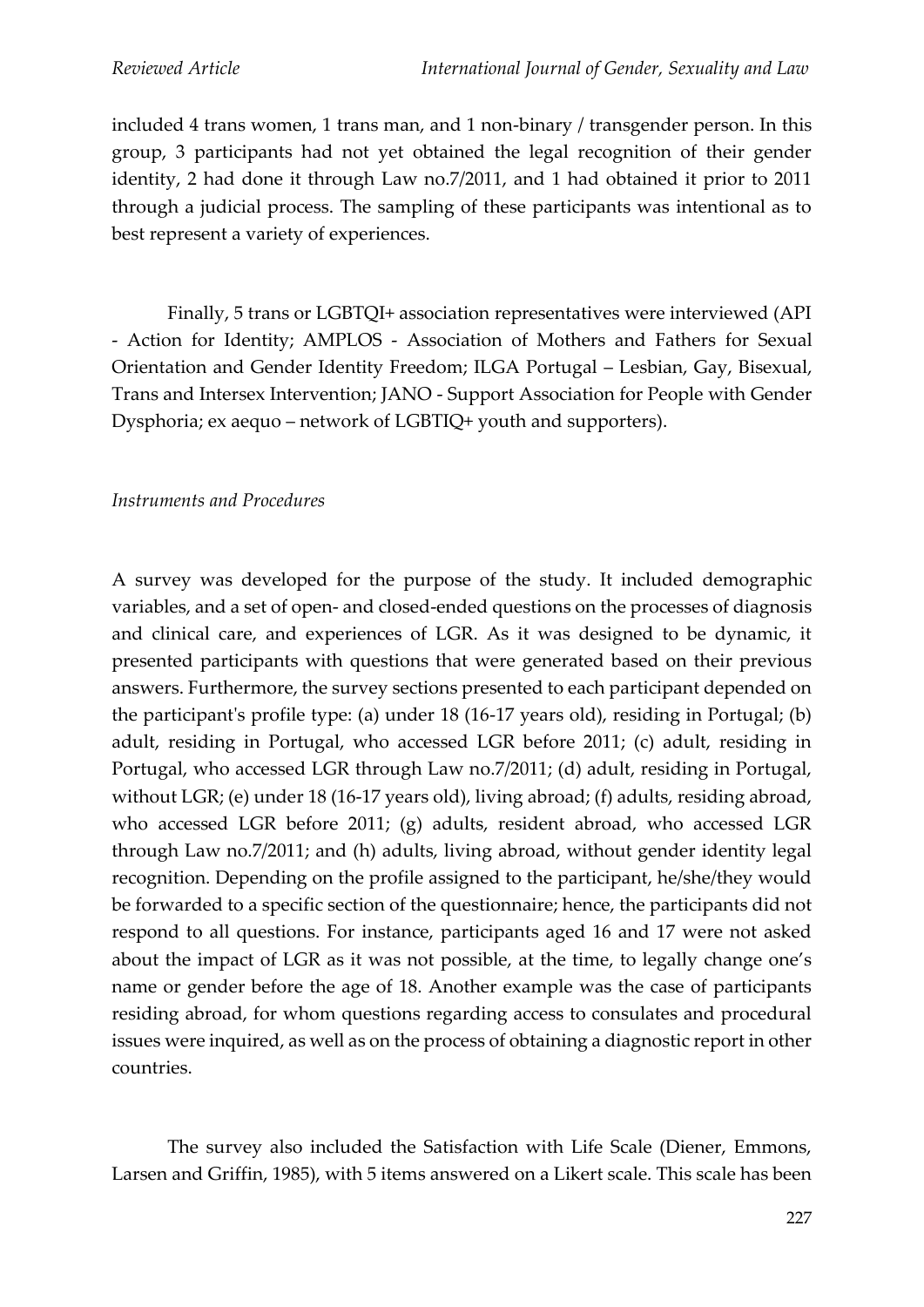validated for the Portuguese population (Simões, 1992), and presents adequate values of consistency and reliability ( $\alpha$ = .89). The scale was complemented with additional questions regarding the positive/negative impact that legal gender recognition had on participants' lives (i.e. the impact that the change of name and legal sex had in their private life, their happiness, and social integration/professional aspects). Results from the online survey were analysed with the IBM SPSS Statistical Software (for descriptive statistics and group mean differences).

As for the in-depth interviews, a specific interview guide was developed for each participant typology. All interviews were conducted by a team-member of the project. Although most of the interviews were conducted in person, some were performed via Skype - due to the geographical dispersion of the participants. The duration of interviews ranged from 30 to 90 minutes. Interviews were transcribed *verbatim*, and text was examined using thematic analysis - a method for identifying, analyzing, and reporting patterns (themes) within data (Braun and Clark, 2006). Domains or main thematic categories were derived from the goals of the study and the blocks of interview questions; however, categories were derived bottom up, that is, they emerged from the data. Thus, the final analysis resulted from a blended model. A team of two researchers and two research assistants made decisions on the data by consensus, following Consensual Qualitative Analysis (Hill, Knox and Thompson, 2005). Consensus on all units of analysis and categorisation was achieved through discussion. The senior researcher also acted as an auditor, facilitating the discussion when discrepancies arose. Final units of analysis and categories were checked against the raw data (Hill *et al.*, 2005). Interview excerpts were selected for illustration of each main category.

In both components of the project (online survey and interview), adequate informed consent was obtained, clarifying the volunteer nature of participation, and anonymity and confidentiality of responses. Issues of privacy and personal data were of particular importance in the case of Trans participants. Representatives of NGO's, for the most part, presented their official and public positions regarding the subject.

### *Results*

*Relevance and impact of LGR on trans people's psychological and social well-being*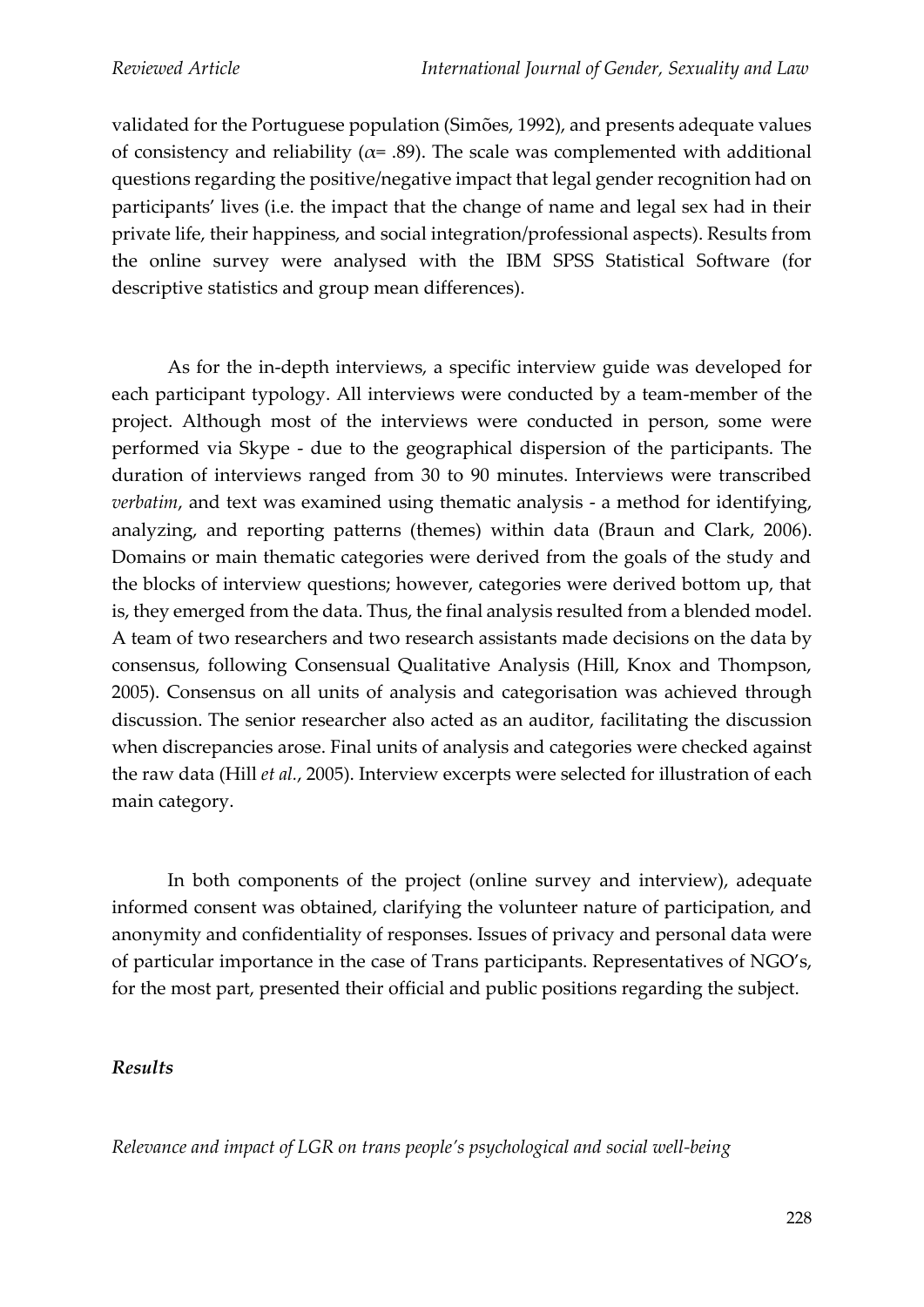The vast majority of the participants in the survey (91%) described Law no.7/2011 as "important" or "extremely important". In parallel, all health practitioners but one, and all the LGBTIQ+ associations emphasised the relevance of the new law, highlighting the importance of the new administrative character of LGR.

Data on the Satisfaction with Life Scale (Sniezek et al., 2010) revealed that the participants who had already accessed LGR evaluated their satisfaction with life with statistically higher values than those that had not (mean total sample: M=4.53, SD=1.37 on a scale 1-7; mean of those with legal recognition of gender identity: M=5.03; SD=1.18; mean of those without legal recognition of gender identity: M=4.14, SD=1.40; t(47)=2.26, p=0.028). Additionally, survey participants who had already changed their name and legal gender, before or after 2011, were asked how this change impacted their lives (positive or negative) in several dimensions of psychological and social well-being. Table 1 shows the results. Regarding psychological well-being, all participants reported a positive impact; thus 88.2% of participants reported that LGR had a "very positive" impact in their psychological well-being, and the remaining 11.8% reported that the impact was "positive." Regarding happiness, 76.5% of participants reported that LGR had a "very positive" impact on happiness, while the other 23.5% reported that the impact was "positive." In terms of their family life, 35.3% of participants reported that LGR had a "very positive" impact; 35.3% of respondents indicated that the impact was "positive", and 23.5% of participants reported the impact "was neither positive nor negative". Regarding the sphere of marriage and love life, 58.8% of participants reported that LGR had a "very positive" impact; 11.8% indicated that the impact was "positive", and 17.6% of respondents indicated that the impact was "neither positive nor negative". Concerning the access to employment or maintaining jobs, 52.9% of participants reported that LGR had a "very positive" impact; 23.5% of participants indicated that the impact was "positive", 5.9% of the participants reported that the impact was "neither positive nor negative", and 5.9% of participants indicated that LGR had a "negative" impact on access to work or in preserving jobs. Regarding the educational and academic sphere, 41.2% of participants indicated LGR had a "very positive" impact, 5.9% of the participants reported that the impact was "positive", and 23.5% of participants indicated that the impact was "neither positive nor negative". Concerning the access to public services, which includes the access to health services, 47.1% of participants reported a "very positive" impact of LGR and 41.2% of participants reported that the impact was "positive". Concerning to the scope of security in public environments, 58.8% of participants indicated that LGR had a "very positive" impact and 29.4% of participants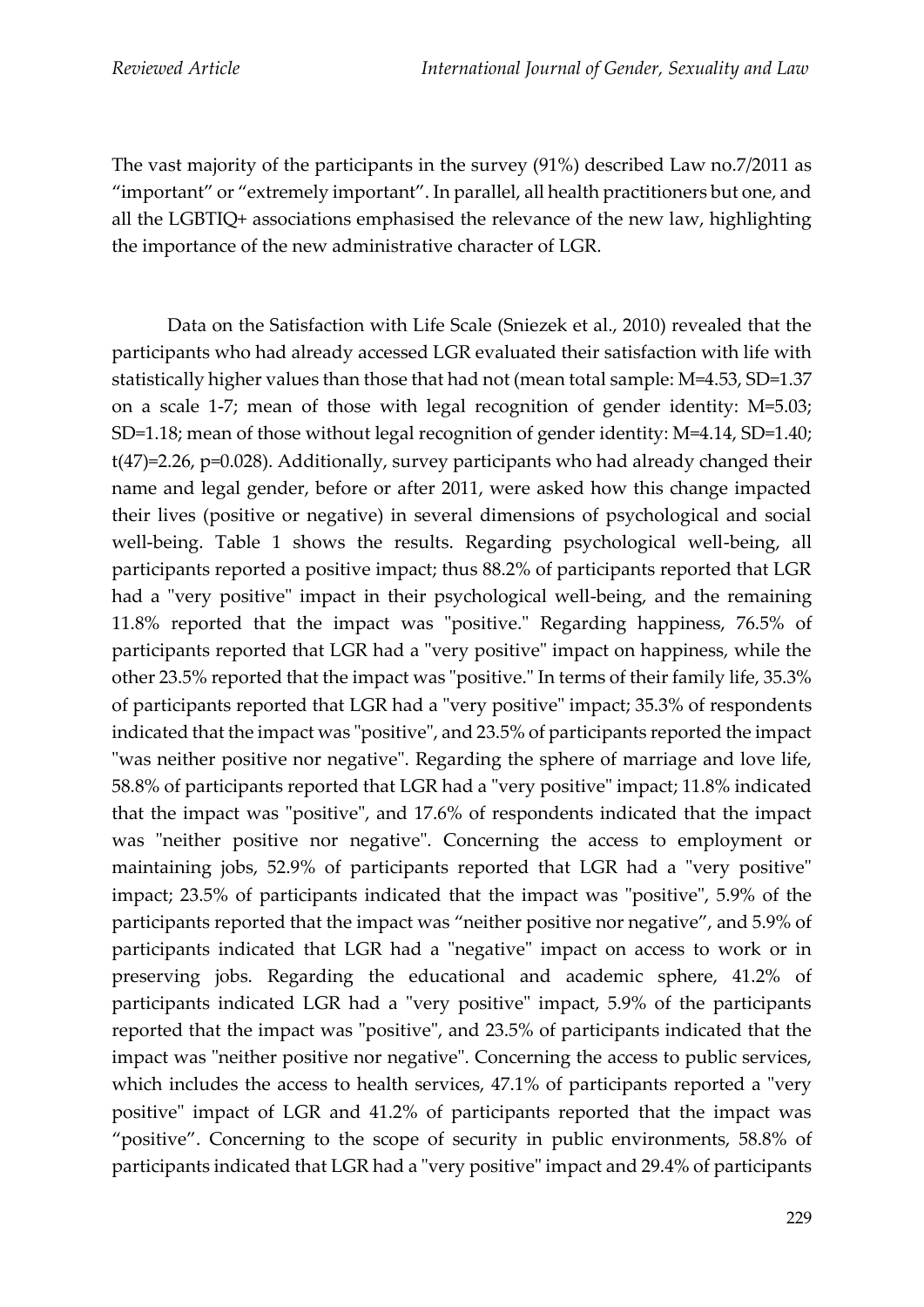indicated that the impact was "positive". In relation to overall social well-being, all participants indicate that LGR had a positive impact, namely 82.4% report that the impact was "very positive" and 17.6% of respondents indicated that the impact was "positive".

|                                          | Very<br>positive |               | Positive         |               | Neither<br>positive<br>nor<br>negative |                          | Negaive                      |                          | Very<br>negative         |                          | Not<br>applicable        |                              |
|------------------------------------------|------------------|---------------|------------------|---------------|----------------------------------------|--------------------------|------------------------------|--------------------------|--------------------------|--------------------------|--------------------------|------------------------------|
|                                          | $\boldsymbol{n}$ | $\frac{6}{6}$ | $\boldsymbol{n}$ | $\frac{0}{0}$ | $\boldsymbol{n}$                       | $\frac{0}{0}$            | $\boldsymbol{n}$             | $\frac{0}{0}$            | $\boldsymbol{n}$         | $\frac{6}{6}$            | $\boldsymbol{n}$         | $\frac{0}{0}$                |
| Psychological<br>well-being              | 15               | 88.2          | $\overline{2}$   | 11.8          | $\frac{1}{2}$                          | $\frac{1}{2}$            | $\qquad \qquad \blacksquare$ | $\overline{\phantom{a}}$ | $\overline{\phantom{0}}$ | $\overline{\phantom{0}}$ | $\overline{\phantom{m}}$ | $\qquad \qquad \blacksquare$ |
| Happiness                                | 13               | 76.5          | $\overline{4}$   | 23.5          | $\overline{a}$                         | $\overline{\phantom{0}}$ | $\overline{\phantom{a}}$     | $\overline{a}$           | $\overline{a}$           | $\overline{\phantom{a}}$ | $\overline{\phantom{0}}$ | $\qquad \qquad -$            |
| Family life                              | 6                | 35.3          | 6                | 35.3          | $\overline{4}$                         | 23.5                     | $\mathbf{1}$                 | 5.9                      | $\overline{a}$           | $\overline{\phantom{0}}$ | $\overline{\phantom{0}}$ | $\overline{\phantom{0}}$     |
| Marriage<br><b>or</b><br>love life       | 10               | 58.8          | $\overline{2}$   | 11.8          | $\overline{3}$                         | 17.6                     | $\overline{\phantom{a}}$     | $\overline{a}$           | $\overline{a}$           | $\overline{a}$           | $\overline{2}$           | 11.8                         |
| Employment                               | 9                | 52.8          | $\overline{4}$   | 23.5          | $\mathbf{1}$                           | 5.9                      | $\mathbf{1}$                 | 5.9                      | $\overline{\phantom{0}}$ | $\overline{\phantom{a}}$ | $\overline{2}$           | 11.8                         |
| Education<br>and academic<br>life        | $\overline{7}$   | 41.2          | $\mathbf{1}$     | 5.9           | $\overline{4}$                         | 23.5                     | $\overline{a}$               | $\overline{\phantom{a}}$ | $\overline{a}$           | $\overline{\phantom{m}}$ | 5                        | 29.4                         |
| Access<br>to<br>public<br>services       | 8                | 47.1          | $\overline{7}$   | 41.2          | $\mathbf{1}$                           | 5.9                      | $\overline{a}$               | $\qquad \qquad -$        | $\overline{\phantom{0}}$ | $\overline{\phantom{a}}$ | $\mathbf{1}$             | 5.9                          |
| in<br>Security<br>public<br>environments | 10               | 58.8          | 5                | 29.4          | $\frac{1}{2}$                          | $\overline{\phantom{0}}$ | $\overline{\phantom{m}}$     | $\overline{\phantom{a}}$ | $\overline{a}$           | $\overline{\phantom{a}}$ | $\overline{2}$           | 11.8                         |
| Overall social<br>well-being             | 14               | 82.4          | $\mathfrak{Z}$   | 17.6          | $\overline{\phantom{m}}$               | $\overline{\phantom{0}}$ | $\overline{\phantom{a}}$     | $\overline{\phantom{0}}$ | $\overline{a}$           |                          | $\overline{\phantom{0}}$ |                              |

| Table 1: Impact of Legal Gender Recognition on psychological and social well- |  |  |  |  |
|-------------------------------------------------------------------------------|--|--|--|--|
| being                                                                         |  |  |  |  |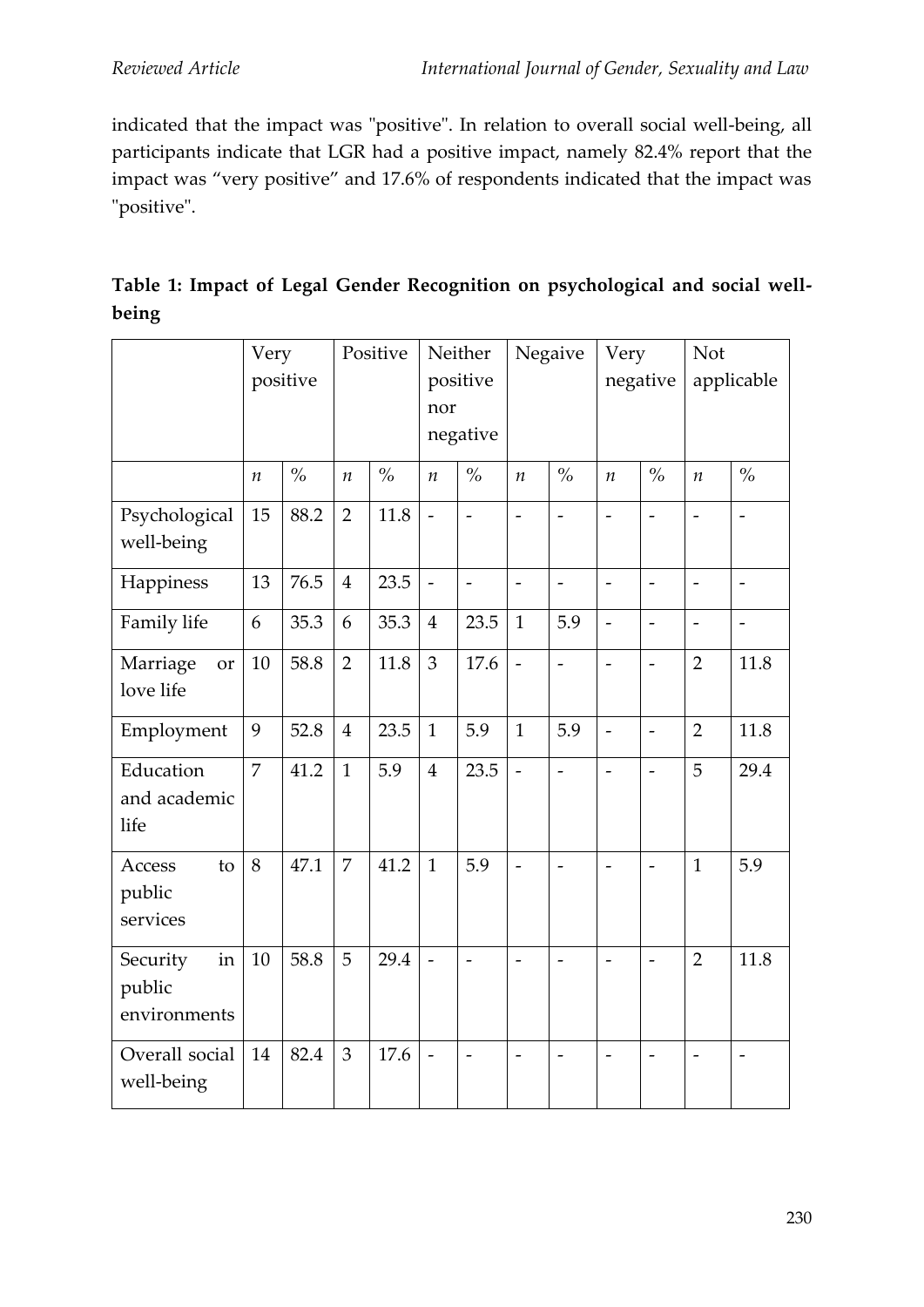Results from the qualitative data support these numbers. All the health practitioners but one, as well as all the LGBTIQ+ associations described the positive impact of new law on trans people's psychological well-being and social integration. The following excerpts of interviews and answers to open-ended questions on the survey illustrate the relevance and positive impact of LGR as demonstrated above.

"It's a feeling of freedom to finally have the recognition achievement of my identity, coupled with the pleasant feeling that I don't have to go through embarrassments every time I use services where it is necessary to present a legal document." [Trans man, 26 yo]

"There are many situations in which people did not perceive me as a girl. [But] it's very different [now] I have a document that protects me as such. For example, something as simple as going to the bathroom. If I currently get myself into any trouble [...], the changed document is already different." [Trans woman, 29 yo]

"I no longer suffer from anxiety whenever I have to present a document. In college I started to be treated by my name by all teachers and stopped having to sign reviews and work sheets with the birth name, which was a relief. "[Trans man, 24 yo].

"The first impact is the obvious happiness and well-being. Even self-esteem. The name given at birth was a "reminder" of what I was not. A "legal confirmation" to others that I am not like them. After the change, all the awkwardness and embarrassment ended regarding the name, particularly in the context of school and access to services." [Trans man, 19 yo]

*Implementation of Law no.7/2011 by the Institute of Registries and Notaries*

During the first months after the new law entered into force, the Institute of Registries and Notaries (IRN) expressed a need for guidance on what the clinical report should include as mentioned in Law no.7/2011, and on how to identify which professionals would be apt to sign them (i.e., which professionals integrate a "multidisciplinary clinical team of clinical sexology"). The IRN developed its own model for the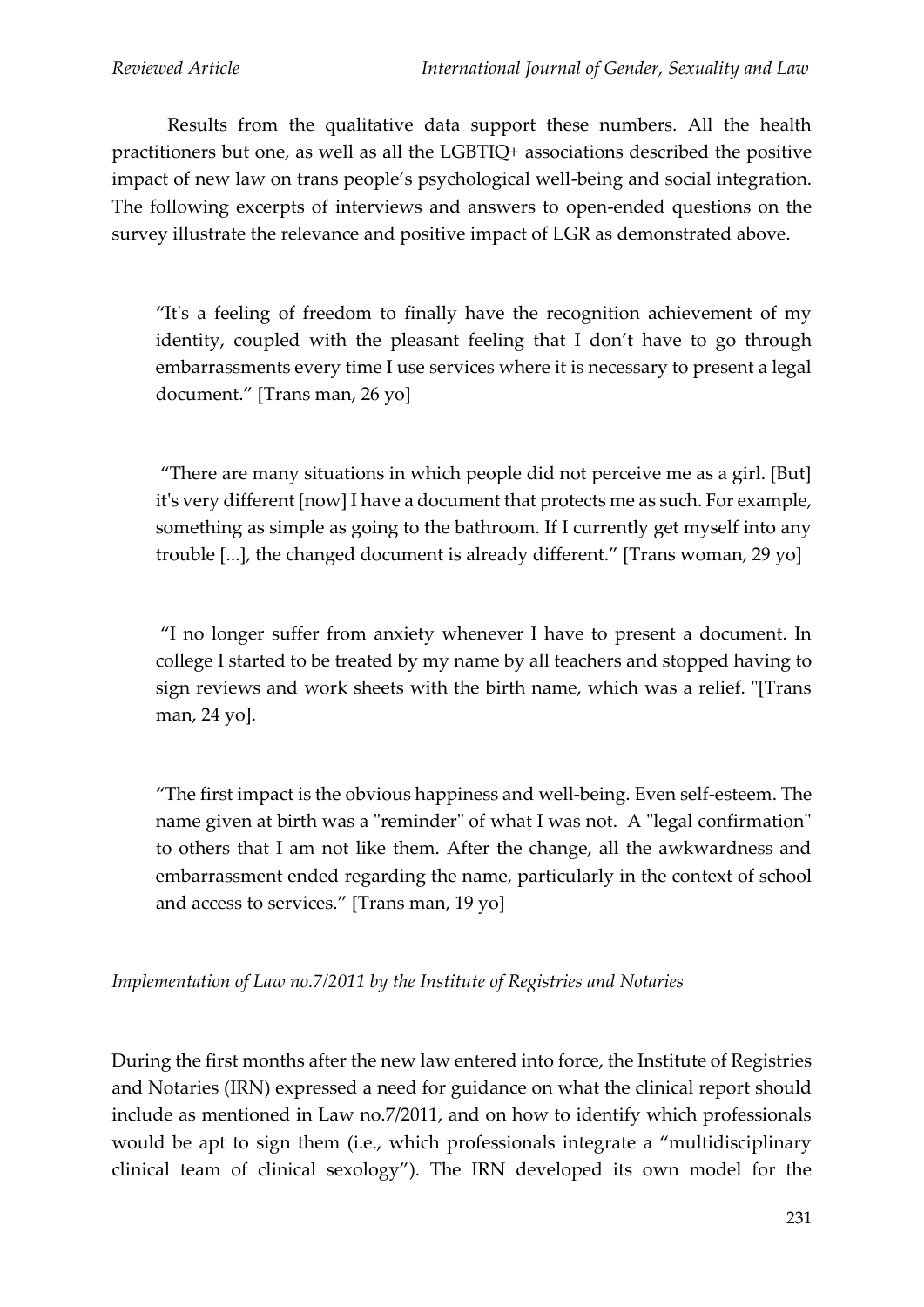diagnosis report and, together with the National Board of Physicians, a list of health practitioners qualified to sign them (which included doctors and psychologists). The data collected showed that the development of this list was based mainly on informal knowledge about health practitioners working with trans people in Portugal, both in the National Health Service and in private practice. However, the findings show that the list included health professionals who no longer work and/or who have never worked meaningfully in the field. In parallel, a large number of professionals reported not knowing the criteria underlying the development and possible updates of the list, and warned about the non-inclusion of colleagues who work in their teams. Nevertheless, various health professionals indicated that this list carries some advantages notably referring to the supposed guarantee of a competent healthcare provision to trans people, as it would indicate a number of health professionals who would have appropriate training and experience in this field. However, all LGBTIQ+ associations, various health practitioners and trans participants questioned the very existence of this list and its legitimacy within the spirit of Law no.7/2011. Additional problems resulting from the existence of this list were also reported, including cases in which LGR was rejected in civil registry offices because the report presented was not signed by any of the professionals on the list.

#### *Health practitioners as gatekeepers in LGR*

Since the new law included a diagnosis requirement, it formally transferred the LGR gatekeeping function from judges to health practitioners. The results showed that different health professionals performed this function in different ways. Some showed a distinction in the clinical processes related to the access to gender affirming treatments from the clinical evaluation procedures to access LGR. However, a proportion of cases have demonstrated a clear overlap between the clinical and legal spheres. First, some health professionals demanded two clinical assessments be made by independent teams before signing the report. Second, some practitioners indicated that they only sign the reports when other criteria that extend beyond the diagnosis itself (such as the beginning of hormonal treatments, or "real life experience") are fulfilled. Finally, the results also showed that some professionals supported the diagnosis on their own personal views and gender biases, including their normative expectations of gender expressions (i.e., evaluating trans people as "true or false transsexuals").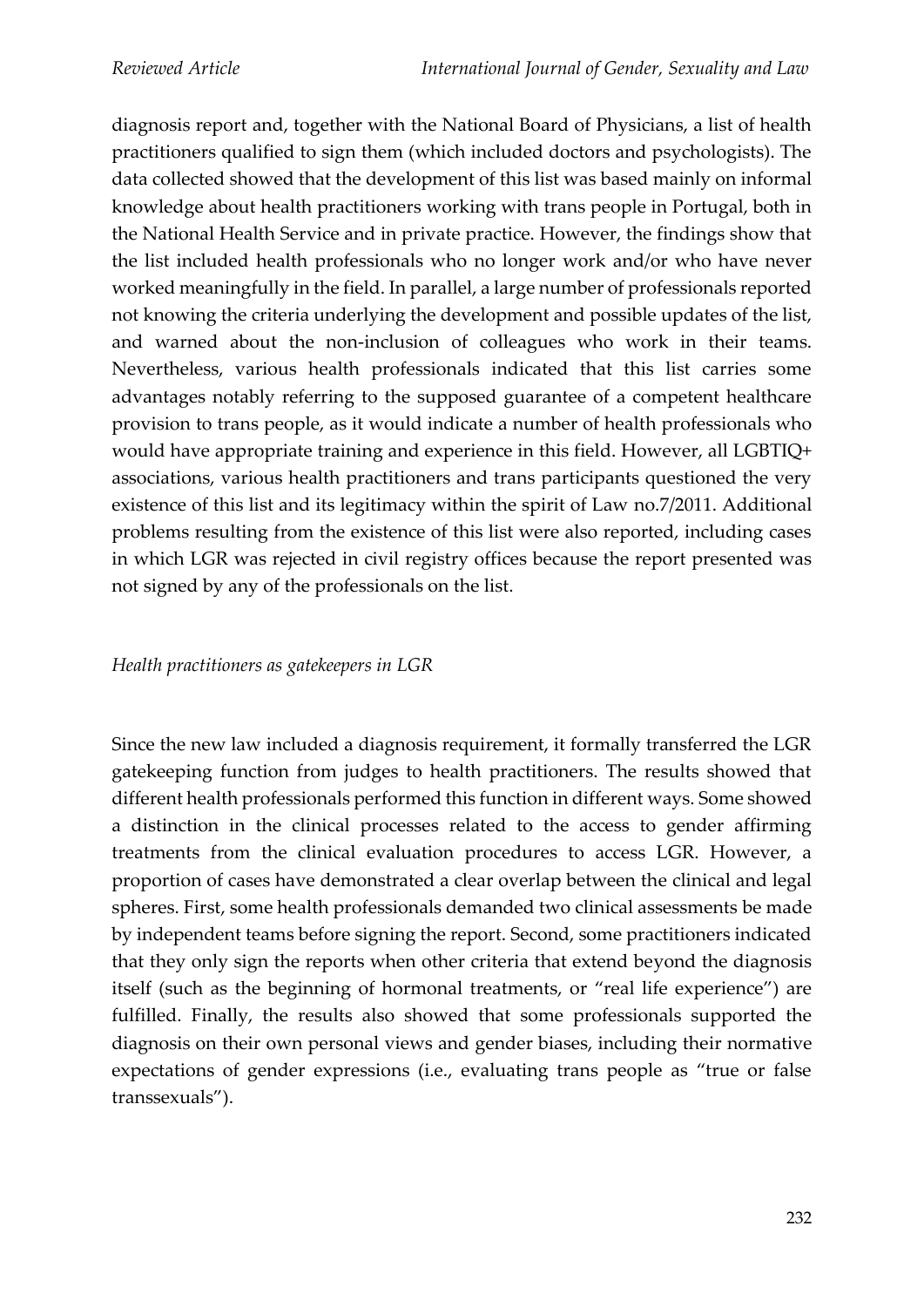The number of clinical appointments (and, consequently, the time required to obtain the report attesting the diagnosis) was variable: some trans people obtain the report in only one appointment, while others indicated that they had more than 15 appointments before having the report (with some participants indicating that the process lasted more than 3 years). In parallel, some reported that, although they had already started hormonal therapy and/or are socially living in accordance with their gender identity, they were still in the process of obtaining the report attesting the diagnosis in order to access LGR.

The results also revealed the difficulties that Portuguese people living abroad had in accessing the new law. This was due to the fact that the reports signed by foreign health professionals were not being accepted at civil registry offices - because these professionals were not in the IRN list of "health professionals qualified to sign reports"; and that external representation offices (consulates and embassies) were not informed about the law and its procedures.

All interviewed LGBTIQ+ associations claimed that the Portuguese law should evolve in order to exclude the diagnosis requirement and guarantee the right to selfdetermination. Half of the health professionals interviewed (n=6) were in favour of this development and 53% of the trans participants supported self-determination (19% answered "I do not know" to this question).

# *Age limit and gender binarism in Law no.7/2011*

A vast majority (87%) of trans participants argued in favour of changing the law in order to allow minors' access to LGR. All interviewed LGBTIQ+ associations argued similarly. A significant group of health professionals (n=5) also advocated for this change, highlighting the age of 16 as a possible reference and describing cases of trans youth who already live according to their identity and have started hormonal therapy. Seven trans participants who answered the survey were 16 or 17 years old: two already lived, in all contexts, according their identity and five in just some contexts (for example, within the family, groups of friends or school environment); three had started hormonal treatment; and two reported concrete difficulties in contexts which require the presentation of documents as the Portuguese Citizen Card. As a trans participant described: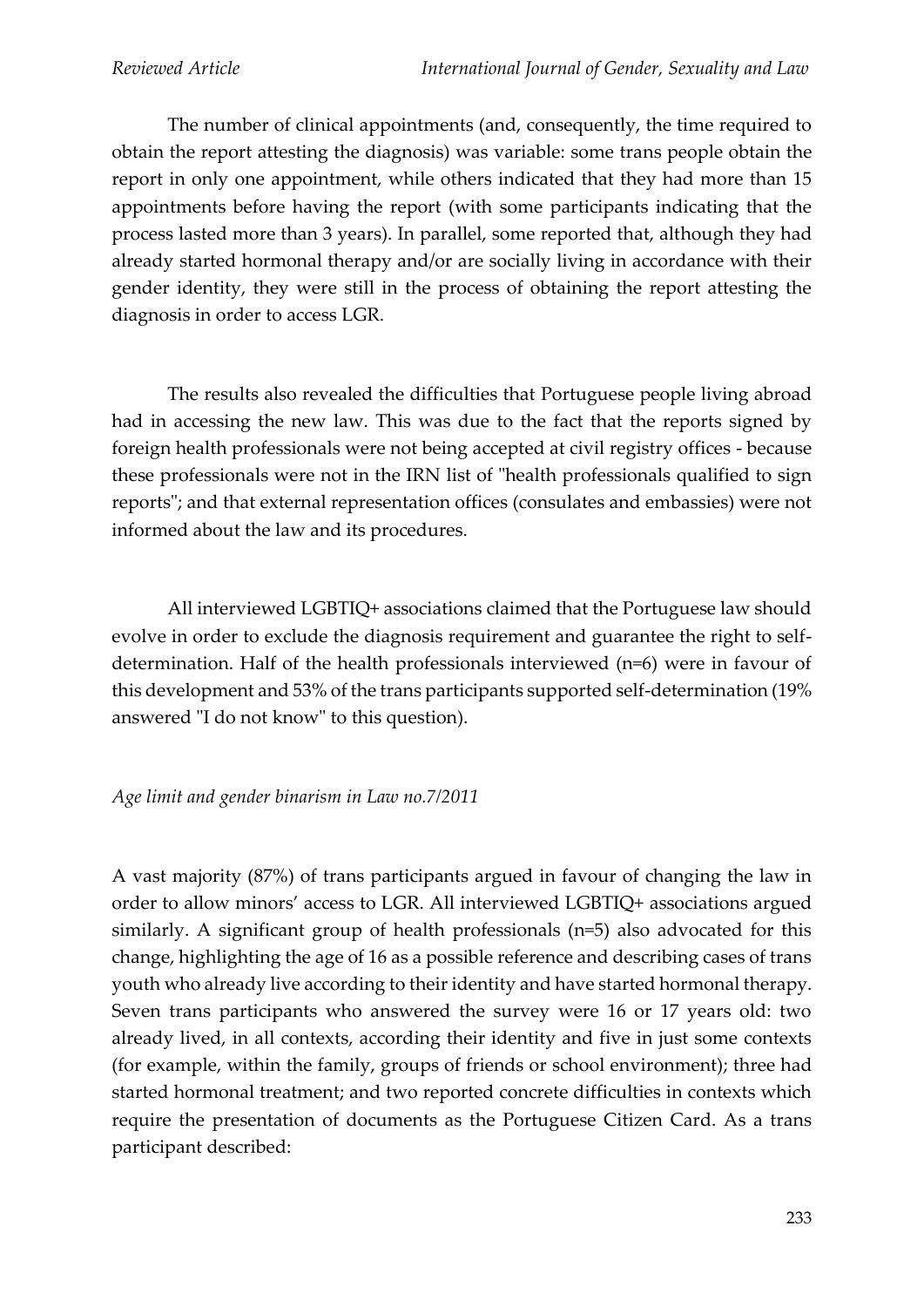"When a person reaches the age of 18 years, they are likely to have been through humiliating enough situations that will leave a mark for the rest of their lives and that could have been avoided if they had the possibility to access LGR." [Trans man, 24yo]

Additionally, Law no.7/2011 did not legally recognise identities of people who identified themselves outside the female/male binary categories. Fifteen of the 68 participants in the survey identified themselves as transgender/non-binary; and of these, 3 said they did not access Law no.7/211 because it did not provide for legal recognition of their identities. All interviewed LGBTIQ+ associations warned against this restriction and 6 healthcare professionals reported finding advantages associated with the possibility of a gender-neutral legal marker.

### *Discussion*

The lack of legal gender recognition for transgender people triggers situations of social inequality. In recent years, different States have proposed different solutions to overcome this inequality. In 2011, Portugal passed a law that was considered the first law of legal gender recognition that meets the standards of relevant Human Rights principles and was pointed out as innovative in the European context. The present project constituted the first formal evaluation of the Portuguese "gender identity law". The project aims were (i) to assess the implementation and enforcement of Law N.º7/2011; and, more importantly, (ii) to understand the impact of the law on the social and psychological well-being of transgender people, including on transgender people's access to vital spheres of social life.

The results of our study align with the conclusions from the still scarce research on the psychological and social impact of LGR (Arístegui et al., 2017; Bauer et al., 2015; Zeluf et al., 2016), showing meaningful improvements in the psychological and social well-being of those accessing LGR. Satisfaction with life shows to be significantly different between trans persons who had accessed to the legal recognition of their gender identity and those who had not been able to do so. In addition and overall, the impact of the law was generally perceived by trans people as "very positive" or "positive" in an array of domains: psychological well-being, family life, intimate relationships, employment, education/academic life, access to public places and services, perceived safety in public environments, and overall social well-being. A key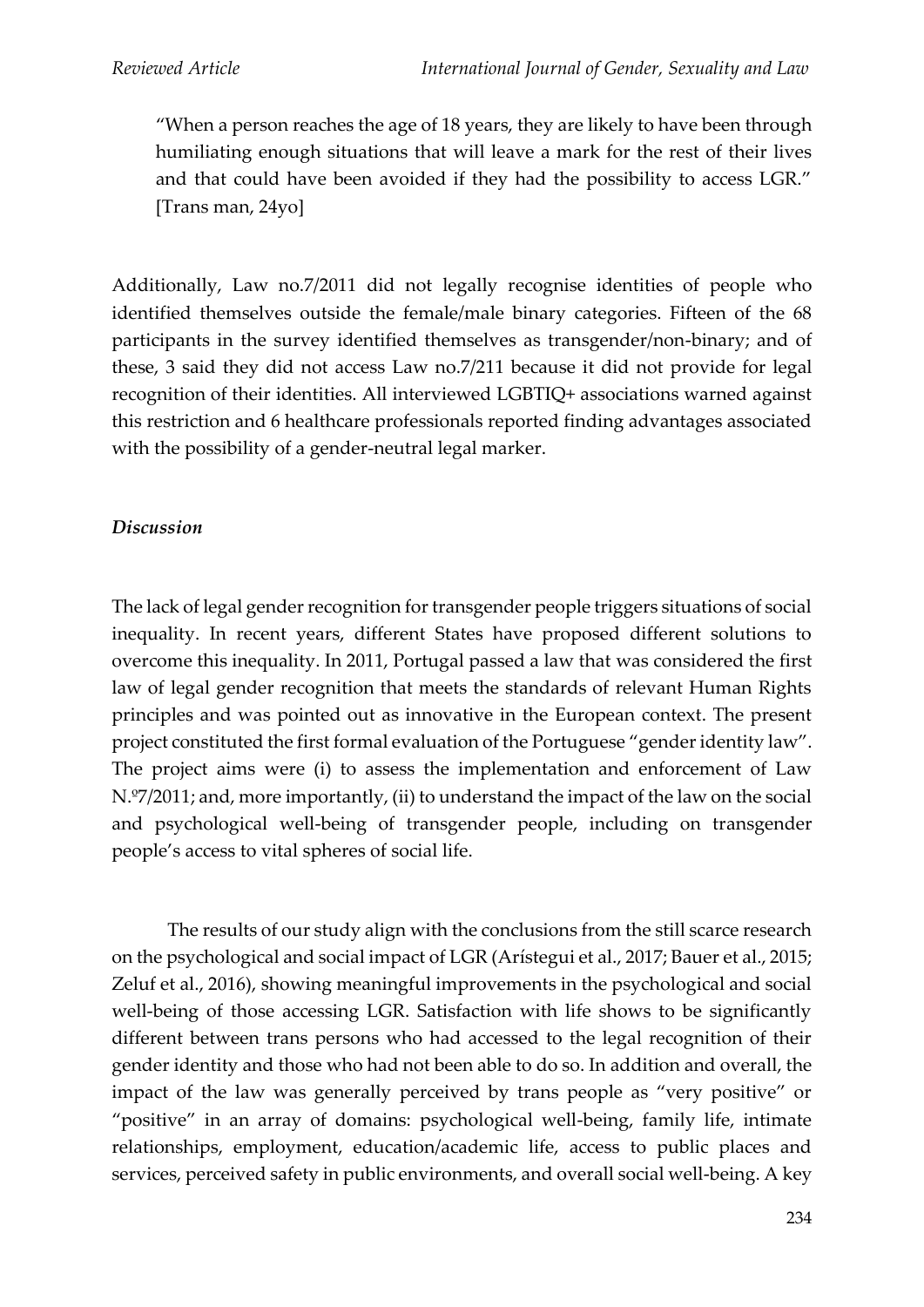aspect may be highlighted, namely the choice of the timing of filling the legal recognition papers, as the moment may also be relevant for promotion of protective factors or, alternatively, exacerbation of risk factors (e.g. in the family or work contexts). In light of this, providing for each person to have recourse to LGR in his/her/their own time would seem to allow individuals to prepare family members (such as spouses and/or children) and work/educational stakeholders (e.g. choosing a period of work vacations or a transition from high school to college setting). Obstacles to this free choice include the requirements for court proceedings (prior to 2011), or demonstration of diverse requisites and undue clinical gatekeeping (Anders, Caverly, and Johns, 2014; Pinto and Moleiro, 2012, 2015).

Indeed, our findings revealed that some health professionals demanded that two clinical assessments were made by independent teams before signing the report (as mentioned before, two independent clinical assessments are a common practice in Portugal to access gender affirming surgeries, but are not a requirement established by Law nº7/2011). This and other procedures (such as the creation of a limited list of qualified clinicians allowed to sign the reports) were identified as resistances to legal innovation (Castro, 2012; Castro and Batel, 2008). Such resistance comes from the fact that action and speech may be disconnected, and this is especially important for the creation of new laws, as many are formulated through vague and general terms identifying the desired goals and values to be respected, but not necessarily setting out in detail the actions to be taken (Castro, 2012). Therefore, recommendations for further legislative measures in this domain include the provision of specific guidelines for implementation, beyond desired goals and values. For instance, special concerns should be addressed with regard to the overlap between the legal sphere (legal recognition of gender identity) and clinical sphere (e.g. trans-affirmative health care), as well as measures to be taken in educational contexts (e.g. support to children and youth and their families; requirements in schools and universities for gender-diverse population).

Some issues were identified as noteworthy aspects still missing in the new law, including the facts that children's and youth's access to social and/or legal recognition of gender identity were not included, and the relatively lacking mention of non-binary and gender fluid individuals. Thus, the multiple experiences and heterogeneous diversity of all individuals who identify as trans and/or outside of the male/female binary was still not addressed in the law of 2011, and recommendations resulted into highlighting this gap.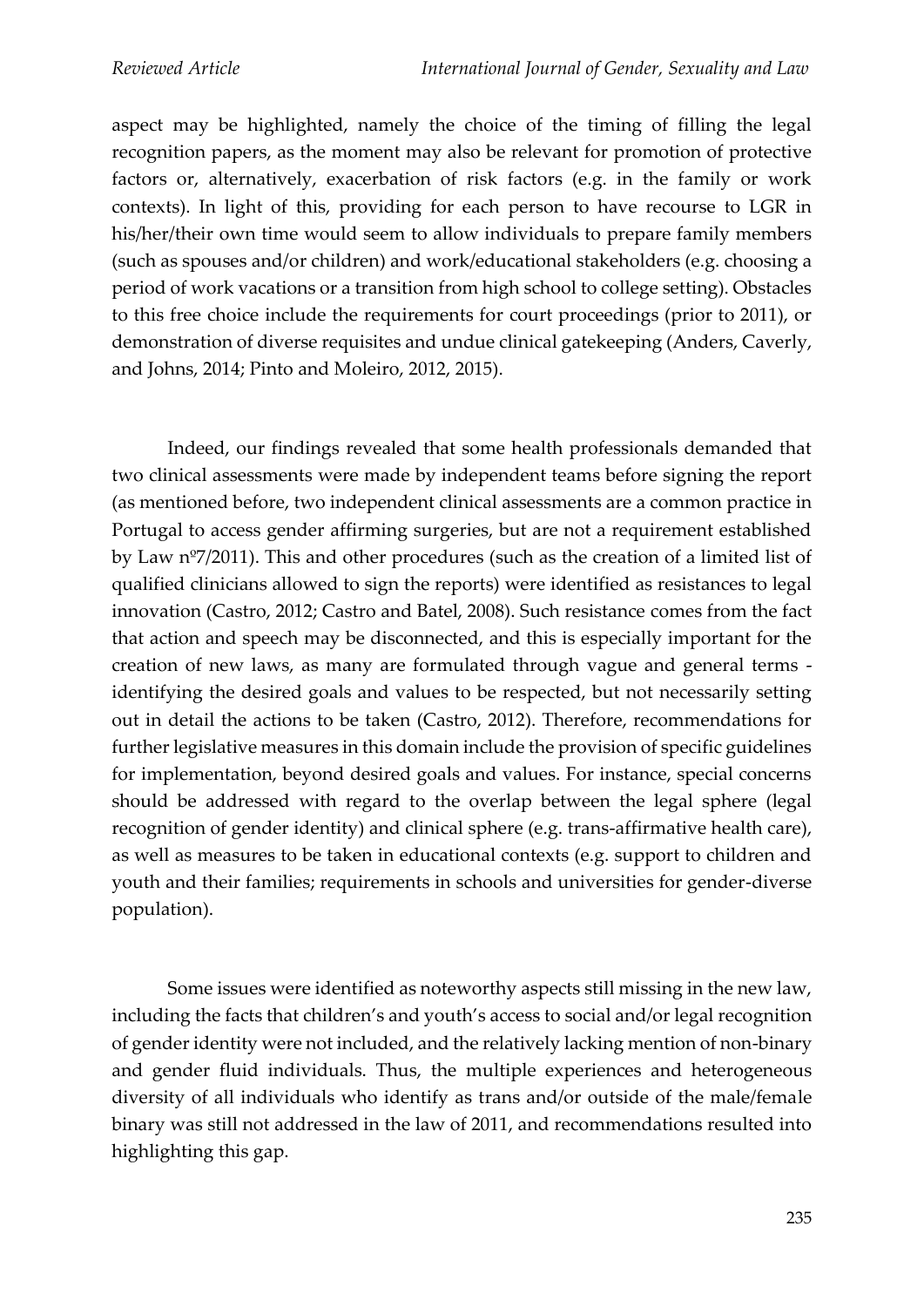Although a mixed-methods approach and a multi-informant methodology were employed, our study has its own limitations, particularly regarding the sample size. We recommend future research to reach larger samples of trans and non-binary people, and to compare different legal contexts, including those with requirements and preconditions to access LGR. Nevertheless, the results and recommendations of this research became an important piece of advocacy in the process of changing the law in Portugal. As experts, among other health professionals and social scientists, the authors were heard in Parliament to respond to questions by all political parties on the results of this study and to provide scientifically-informed opinions on the revision of the law, including self-determination. In fact, a new law relating to LGR (Law no.38/2018) entered into force in 2018, recognizing the right to self-determination of trans people over 16 years old, granting legal protection of gender identity and expression, and establishing the right to body integrity for intersex babies and children.

# *References*

Anders, S., Caverly, N. and Johns, M. (2014). Newborn bio/logics and US legal requirements for changing gender/sex designations on state identity documents. *Feminism and Psychology, 24*(2), 172-192.

Arístegui, I., Radusky, P. D., Zalazar, V., Romero, M., Schwartz, J. and Sued, O. (2017). Impact of the Gender Identity Law in Argentinean transgender women. *International Journal of Transgenderism, 18*(4), 446-456.

Bauer, G.R., Scheim, A. I, Pyne, J., Travers, R. and Hammond, R. (2015). Intervenable factors associated with suicide risk in transgender persons: A respondent driven sampling study in Ontario, Canada. *BMC Public Health, 15*, 525.

Bess, J. A. and Stabb, S. D. (2009). The experiences of transgendered persons in psychotherapy: Voices and recommendations. *Journal of Mental Health Counseling, 31*, 265–282.

Bockting, W., Robinson, B., Benner, A. and Scheltema, K. (2004). Patient satisfaction with transgender health services. *Journal of Sex and Marital Therapy, 30*, 277–294.

Boletín Oficial de la República Argentina. (2012). *Ley de Identidade de Género.* Año CXX, Nro 32.404. Available at: [http://www1.hcdn.gov.ar/BO/boletin12/2012-05/BO24-05-](http://www1.hcdn.gov.ar/BO/boletin12/2012-05/BO24-05-2012leg.pdf) [2012leg.pdf](http://www1.hcdn.gov.ar/BO/boletin12/2012-05/BO24-05-2012leg.pdf)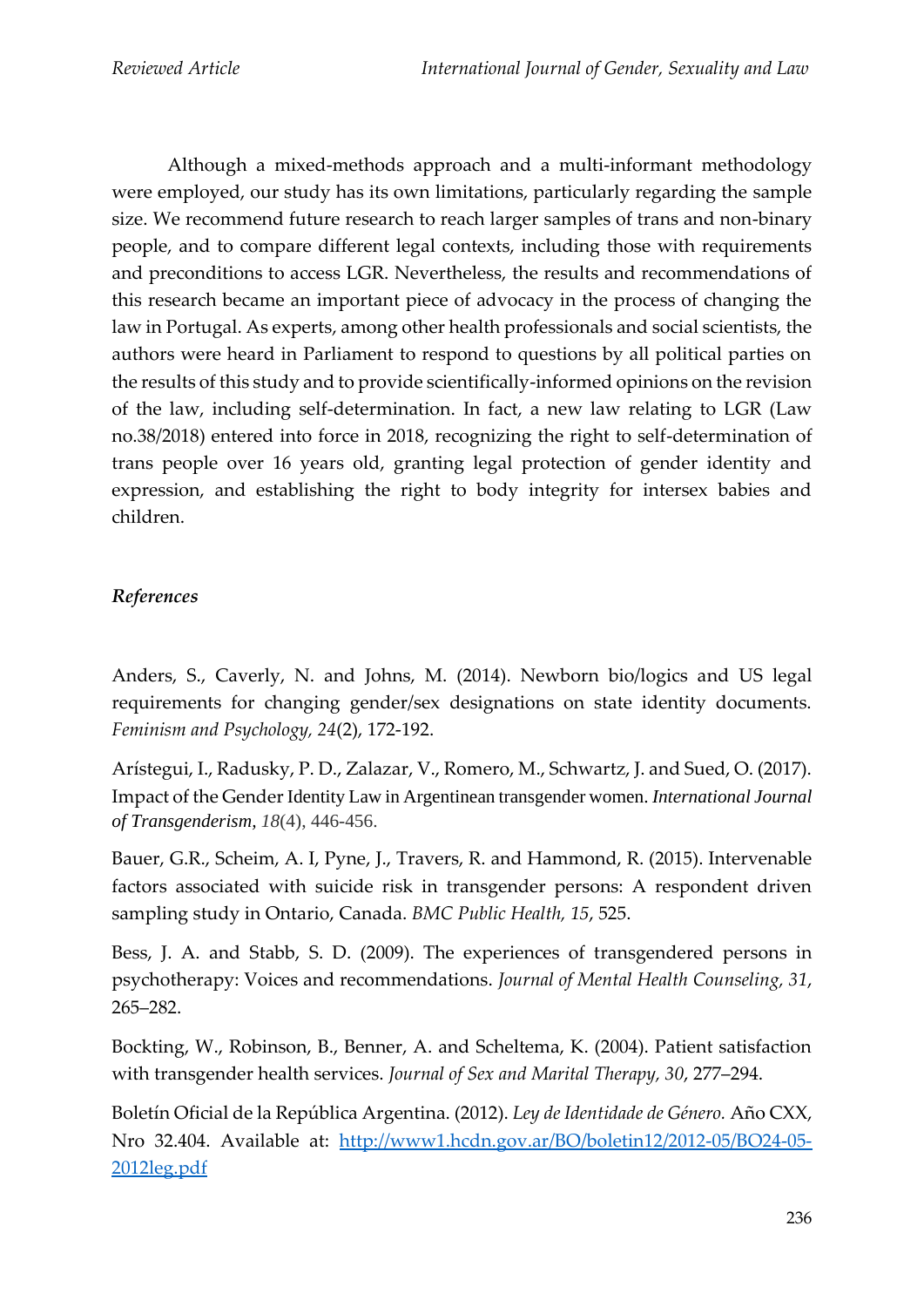Bränström; R. and Pachankis, J.E. (2019). Reduction in mental health treatment utilization among Transgender individuals after gender-affirming surgeries: A total population study. *American Journal of Psychiatry,* 0, 0-0.

Braun, V. and Clarke, V. (2006). Using thematic analysis in psychology. *Qualitative Research in Psychology, 3*, 77–101.

Budge, S. L., Adelson, J. L. and Howard, K. A. (2013). Anxiety and depression in transgender individuals: The roles of transition status, loss, social support, and coping. *Journal of Consulting and Clinical Psychology, 81*(3), 545-57.

Carroll, L. and Gilroy, P. J. (2002). Transgender issues in counselor preparation. *Counselor Education and Supervision, 41*, 233–242.

Castro, P. (2012). Legal Innovation for Social Change : Exploring Change and Resistance to Different Types of Sustainability Laws, *33(*1*),* 105–121.

Castro, P. and Batel, S. (2008). Social representation, change and resistance: On the difficulties of generalizing new norms. *Culture and Psychology, 14*, 477–499.

Coleman, E., Bockting, W., Botzer, M., Cohen-Kettenis, P., DeCuypere, G., Feldman, J., … Adler, R. K. (2011). Standards of care for the health of transsexual, transgender, and gender nonconforming people, 7th version. *International Journal of Transgenderism, 13*, 165-232.

Creswell, J. W. (2009). Chapter Ten: Mixed Methods Procedures. In Research Design: *Qualitative, Quantitative and Mixed Methods Approaches* (pp. 203-224). California: SAGE Publications.

Dean, L., Meyer, I. H., Robinson, K., Sell, R. L., Sember, R., Silenzio, V. M. B., et al (2000). Lesbian, gay, bissexual and transgender health: Findings and concerns. *Journal of the Gay and Lesbian Medical Association, 4*, 102-151.

Diener, E., Emmons, R., Larsen, R. and Griffin, S. (1985). The satisfaction with life scale. *Journal of Personality Assessment*, 49, 1105–1117.

European Commission (2012). Trans and intersex people: Discrimination on the grounds of sex, gender identity and gender expression. Luxembourg: European Commission. Available at:

[http://www.coe.int/t/dg4/lgbt/Source/trans\\_and\\_intersex\\_people\\_EC\\_EN.pdf](http://www.coe.int/t/dg4/lgbt/Source/trans_and_intersex_people_EC_EN.pdf)

FRA – European Union Agency for Fundamental Rights (2014). *Being Trans in the European Union: Comparative analysis of EU LGBT survey data*. Luxembourg: European Union Agency for Fundamental Rights.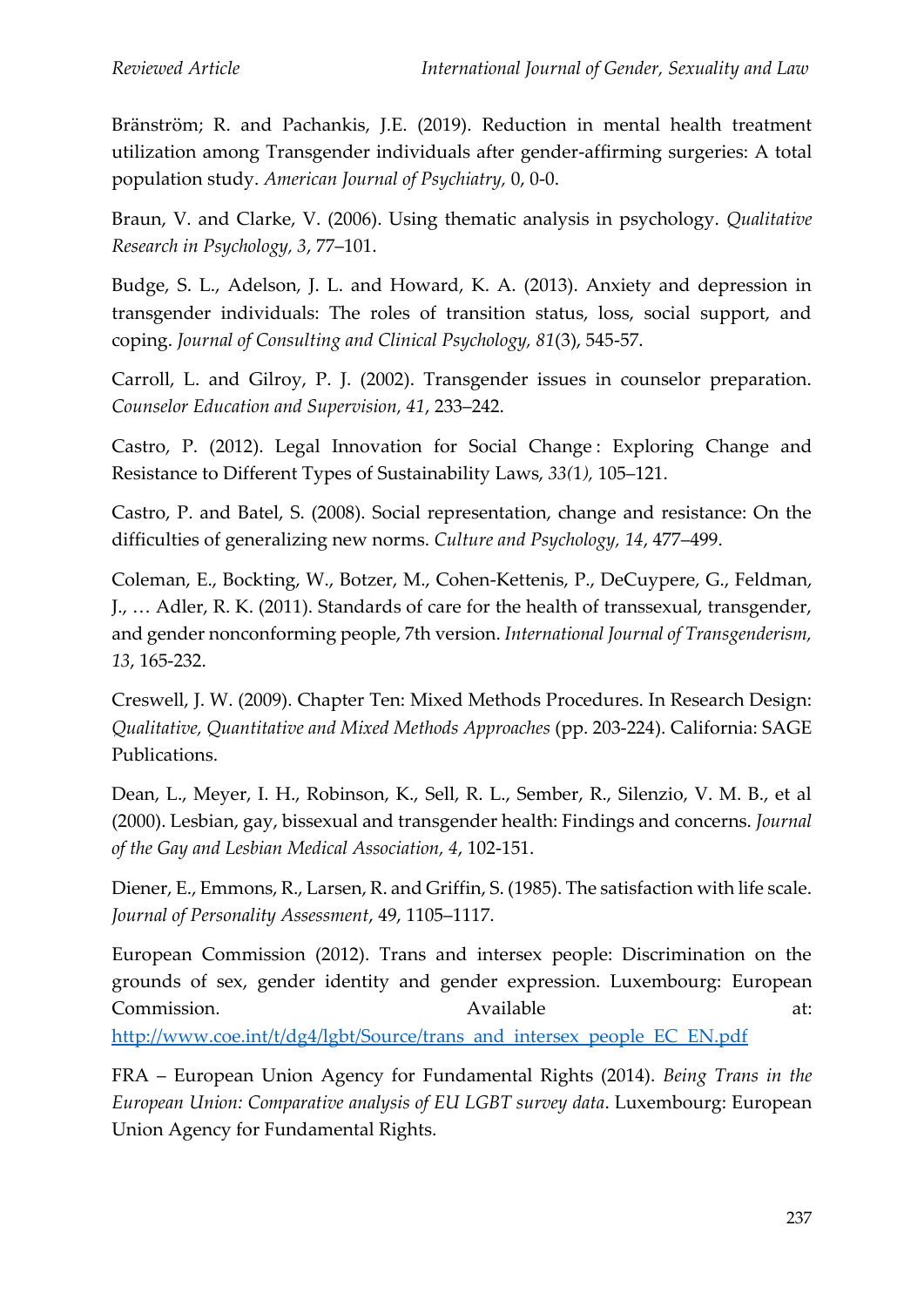Gómez-Gil, E., Trilla, A., Salamero, M., Godás, T., and Valdés, M. (2009). Sociodemographic, clinical, and psychiatric characteristics of transsexuals from Spain. *Archives of Sexual Behavior, 38*(3), 378-92.

Hammarberg, T. (2009). *Gender identity and human rights: Issue paper*. Strasbourg: Council of Europe.

Hendricks, M. L., and Testa, R. J. (2012). A conceptual framework for clinical work with transgender and gender nonconforming clients: An adaptation of the minority stress model. *Professional Psychology: Research and Practice, 43*, 460–467. doi:10.1037/a0029597

Hepp, U., Kraemer, B., Schynder, U., Miller, N. and Delsignore, A. (2005). Psychiatric comorbidity in gender identity disorder. *Journal of Psychosomatic Research, 58*, 259-261.

Hill, C., Knox, S., Thompson, B. J., Williams, E. N., Hess, S. A. and Ladany, N. (2005). Consensual qualitative research: an update, *Journal of Counseling Psychology, 52(*2), 196- 205.

Hines, S. (2007). *Transforming gender: Transgender practices of identity, intimacy and care*. Bristol: Policy Press.

Hines, S. and Santos, A. C. (2018). Trans\* policy, politics and research: The UK and Portugal. *Critical Social Policy, 38*(1), 35-56.

Israel, T., Gorcheva, R., Walther, W. A., Sulzne, J. M. and Cohen, J. (2008). Therapists' helpful and unhelpful situations with LGBT clients: An exploratory study. *Professional Psychology: Research and Practice, 39*, 361–368.

Israel, G. E. and Tarver, D. E. (1997). *Transgender care: Recommended guidelines, practical information and personal accounts.* Philadelphia, PA: Temple.

James, S. E., Herman, J. L., Rankin, S., Keisling, M., Mottet, L. and Anafi, M. (2016). *The Report of the 2015 U.S. Transgender Survey*. Washington, DC: National Center for Transgender Equality.

Johnson, R., Onwuegbuzie, A. and Turner, L. (2007). Toward a definition of mixed methods research. *Journal of Mixed Methods Research, 1*(2), 112-133.

Kenagy, G. P. (2005). Transgender health: findings from two assessment studies in Philadelphia. *Health Social Work, 30*(1), 12-26.

Lawrence, A. A. (2008). Gender identity disorders in adults: Diagnosis and treatment. In D. L. Rowland and L. Incrocci (Eds.), *Handbook of sexual and gender identity disorders*  (pp. 423-456). New York: Wiley.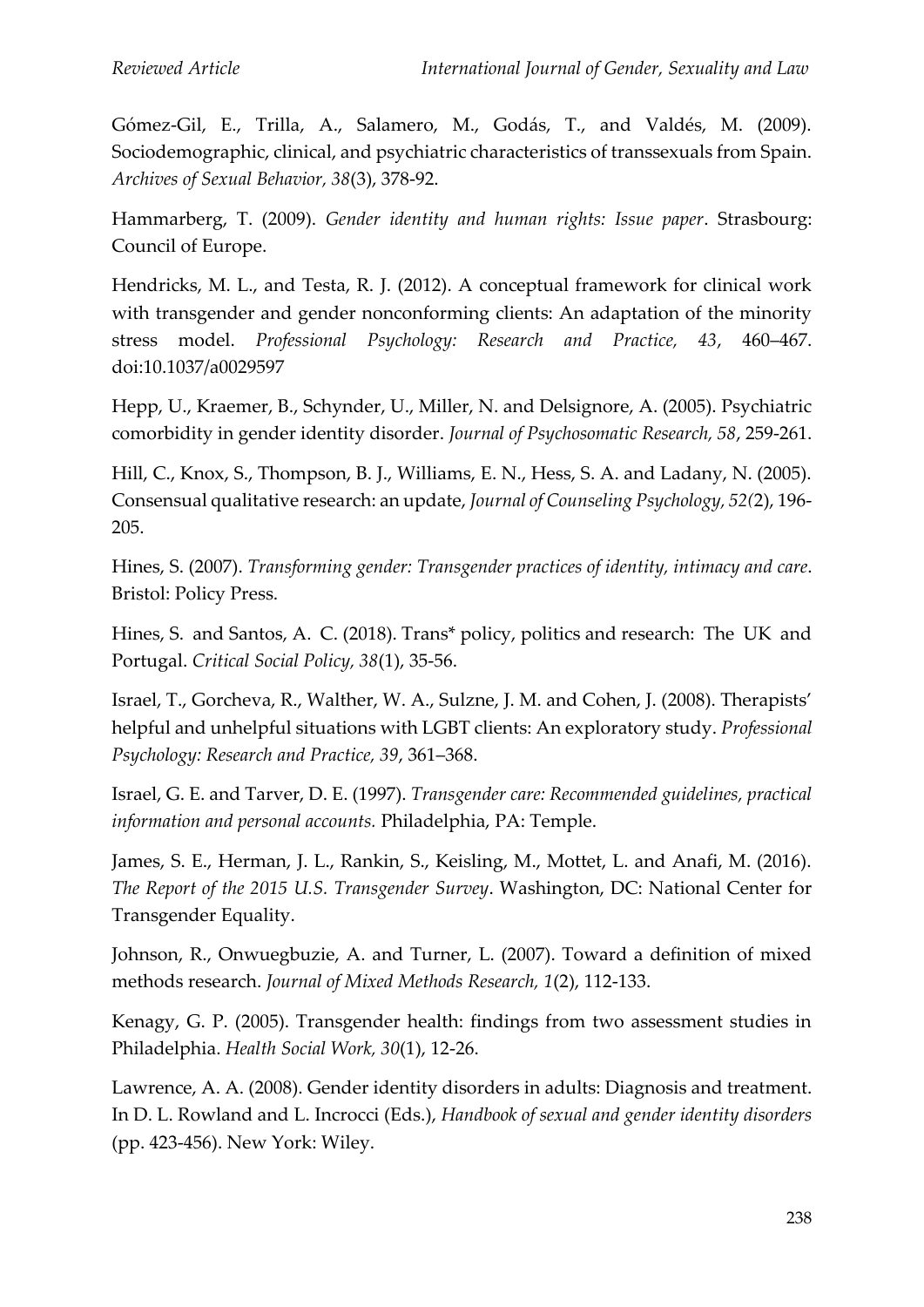Lo, S. and Horton, R. (2016). Transgender health: An opportunity for global health equity. *Lancet, 388*(10042), 316–318.

Lombardi, E. L.,Wilchins, R. A., Priesing, D. and Malouf, D. (2001). Gender violence: Transgender experiences with violence and discrimination*. Journal of Homosexuality,42*(1), 89-101.

Mason, J. (2006). *Six strategies for mixing methods and linking data in social science research*. National Centre for Research Methods. Working Paper Series, (04/06).

McNeil, J., Bailey, L., Ellis, S. and Regan, M. (2013). Speaking from the Margins: Trans Mental Health and Wellbeing in Ireland. Transgender Equality Network Ireland (TENI). Available at: [https://lgbt.ie/wp](https://lgbt.ie/wp-content/uploads/2018/06/attachment_5bdd0cd5-16b6-4ab6-9ee6-a693b37fdbcf.pdf)[content/uploads/2018/06/attachment\\_5bdd0cd5-16b6-4ab6-9ee6-a693b37fdbcf.pdf](https://lgbt.ie/wp-content/uploads/2018/06/attachment_5bdd0cd5-16b6-4ab6-9ee6-a693b37fdbcf.pdf)

Mustanski, B. S., Garofalo, R. and Emerson, E. M. (2010). Mental Health Disorders, Psychological Distress, and Suicidality in a Diverse Sample of Lesbian, Gay, Bisexual, and Transgender Youths. *American Journal of Public Health, 100*(12), 2426-2432.

Nemoto, T., Bodeker, B. and Iwamoto, M. (2011). Social support, exposure to violence, and transphobia: Correlates of depression among male-to-female transgender women with a history of sex work. *American Journal of Public Health, 10*, 1980-1988.

Newfield, E., Hart, S. Dibble, S. and Kohler, L. (2006). Female-to-male transgender quality of life. *Quality of Life Research, 15*, 1447-1457.

Nuttbrock, L., Hwahng, S., Bockting, W., Rosenblum, A., Mason, M., Macri, M. and Becker, J. (2010). Psychiatric impact of gender-related abuse across the life course of male-to-female transgender persons. *Journal of Sex Research, 47*(1), 12-23.

Open Society Foundations (2014). *License to be yourself: Laws and advocacy for legal gender recognition of trans people*. New York: Open Society Foundation. Available at: <http://www.opensocietyfoundations.org/reports/license-be-yourself>

Pinto, N. and Moleiro, C. (2012). Experiences of Health Care by Transexual People in Portugal: The perspectives of health professionals and health care users. *PSICOLOGIA, 26*(1), 129-151.

Pinto, N. and Moleiro, C. (2015). Gender trajectories: Transsexual people coming to terms with their gender identities. *Professional Psychology: Research and Practice, 46*(1), 12-20.

Pitts, M. K., Couch, M., Mulcare, H., Croy, S. and Mitchell, A. (2009). Transgender People in Australia and New Zealand: Health, Well-being and Access to Health Services. *Feminism and Psychology 19*(4), 475-495.